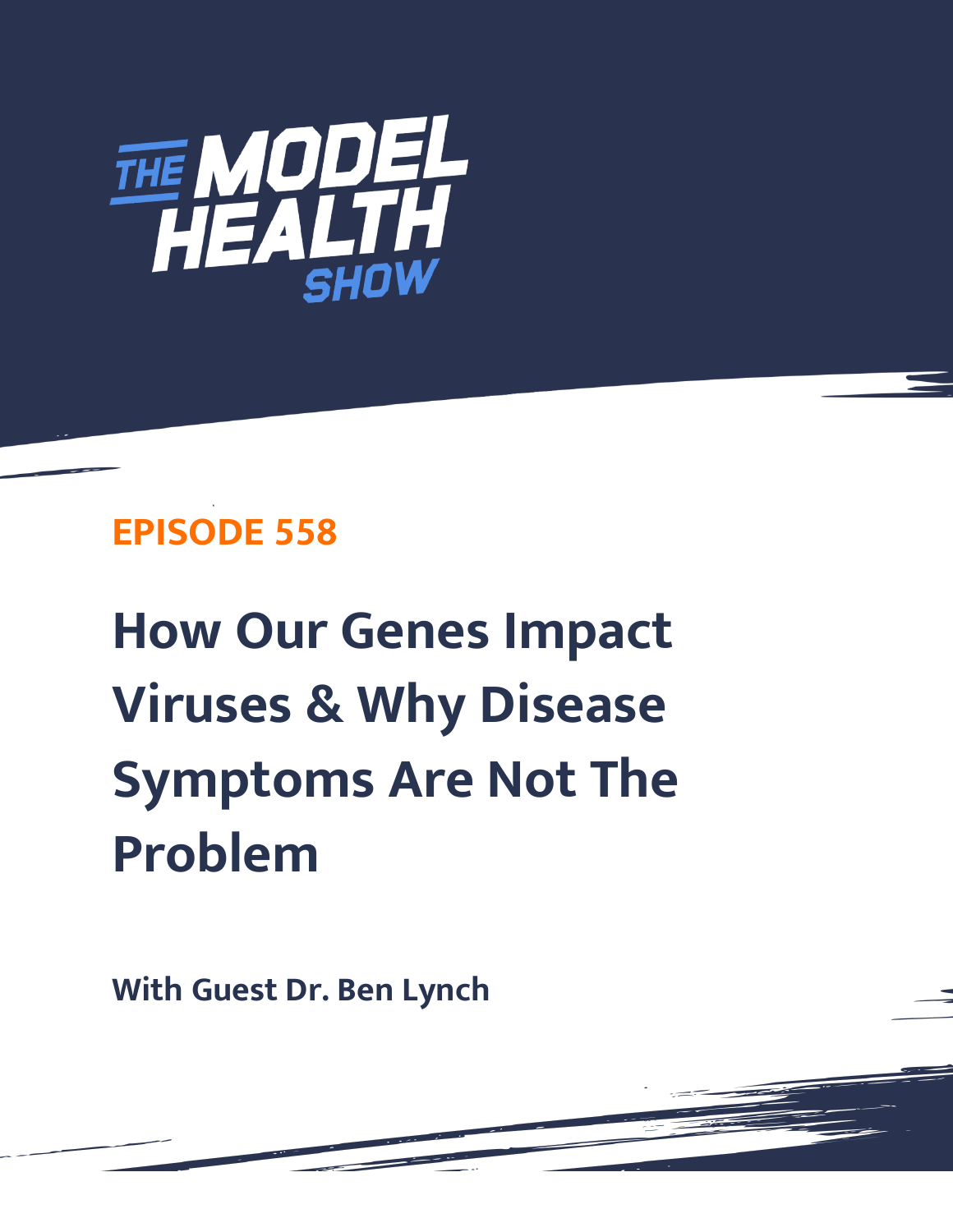## **You are now listening to The Model Health Show with Shawn Stevenson. For more, visit themodelhealthshow.com.**

**SHAWN STEVENSON:** Welcome to the Model Health Show. This is fitness and nutrition expert Shawn Stevenson, and I'm so grateful for you tuning in with me today. This episode is incredibly important, because we're getting to the heart, we're getting to the very root of what's taking place in our world today with COVID-19. We're literally getting into the domain of our DNA. And what you're going to learn today is going to blow your mind. What's taking place is not an accident by any means. And to be able to investigate something like this, I reached out to one of the foremost experts in the world in epigenetics and understanding what's happening with our genes and our genetic expression, our DNA and methylation, which you're going to learn about today as well. And again, it's going to be mind-blowing, so many powerful insights. But most importantly, it's empowering. It's giving us some tools that we can use right now to be more resilient, especially moving forward, because the next thing is coming.

This particular thing is not seeming to let up, but this is just possibly a preview. Because as a species, if you haven't noticed, in recent years it's been one thing after the other, every couple of years. Whereas back in the... We'll just say in the '90s and in the '80s, this wasn't a normal occurrence where things were kind of sweeping through and creating all of this panic and then kind of dissipating. Things have become... They're speeding up the rate at which new viruses, novel viruses are popping up, and also the extent of antibiotic-resistant infections as well. So again, there's a reason behind the scenes why these things are taking place. Because contrary to popular belief, if you actually look at the data, we believe that our susceptibility to infectious diseases has gone down. But that's not the case. Because of our advance in modern medicine and the drugs and the living better through chemistry modality that we're taking on, but the data is actually very contrary to that. For instance, an analysis published in the Journal of the American Medical Association, in the mid '90s found that between 1980 and 1992, the death rate due to infectious diseases as the underlying cause of death, increased by 58%. The researchers stated that, "Despite historical predictions that infectious diseases would wane in the United States, these data show that infectious disease mortality in the United States has been increasing."

There's a popular narrative, and then there's the truth. And the truth is, these things have been picking up in recent years and there's a reason why. And so again, that's what we're diving into today. Now, one of the key elements that we touched on just briefly, but I want to expand on here for you, is how certain key nutrients play a role in our immune response. Now again, we just briefly touched on it, but the role that specific electrolytes play. We mentioned one of them specifically. But overall, these molecules, these minerals that carry an electric charge are critical to the literal communication of our cells being able to talk to each other. So, it's kind of

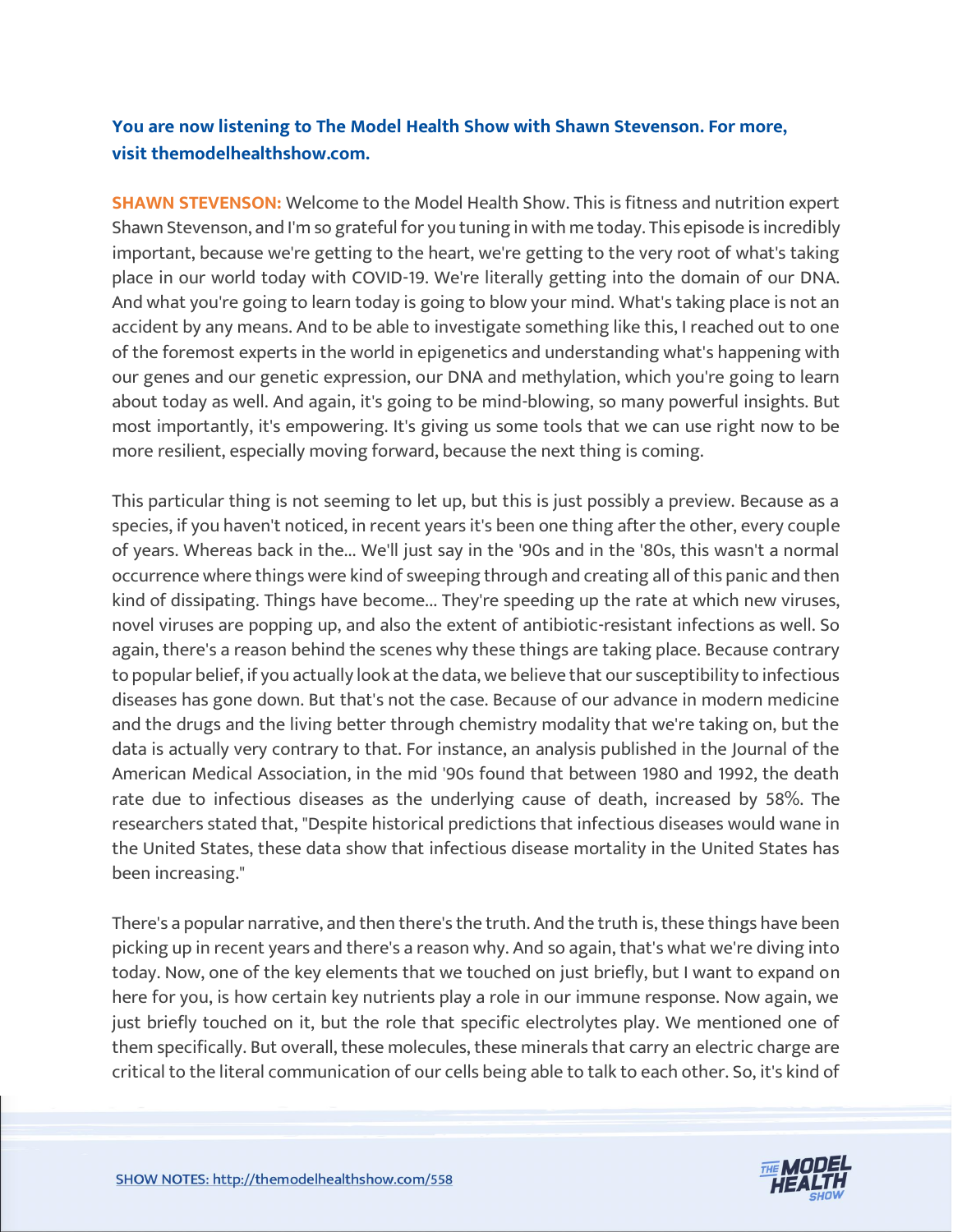important. But now we have some really valid data on how it's playing a role in our response, in our physical response, the response of our biology to this particular infectious disease.

This is a meta-analysis. Again, this is a combination of multiple studies published in the Annals of Clinical Biochemistry titled Electrolyte Imbalance in Patients with Severe Coronavirus Disease 2019. This is COVID-19. Now this study analyzed five studies with nearly 1500 patients. So, this is a pretty great data set who contracted COVID-19. They found that both the electrolyte sodium and potassium were significantly lower in patients with severe COVID-19, versus patients who had sufficient levels of these electrolytes. Now the question could be, was it COVID-19 that caused the depletion in their electrolyte balance? Or was the electrolyte balance the underlying factor for them contracting the virus and the severity of the virus? And the truth is, it's probably both. Because as your body is defending itself from any type of infection or pathogen, it's going to sequester, it's going to call into action the electrolytes that you have stored in your system. And it will literally pull electrolytes, pull minerals from different places in your body, even from your bones if to try to address any sense of urgency.

Now, when we're already in a state where we're depleted, the body being able to mount an appropriate response it's going to struggle to do that. So, number one, when we're faced with a pathogen, your body is going to sequester a lot of electrolytes in order to ramp things up and to mount an appropriate response to get you healthy. So that's number one. So, it is going to be something that siphons that source. But also, for coming into it already deficient is going to increase the likelihood that we're not going to mount a healthy response. It's something so simple. These electrolytes are critical, sodium, potassium, magnesium, but in the right ratios taking a great data set. You don't just go start dousing yourself with these different electrolytes. And these, basically, these are different forms of salts. There isn't just sodium salt. That's what we think about in our popular concept of electrolytes or sodium or salt. But there's magnesium salts. There's potassium salts. There's calcium salts.

And so, the very best data set that we have was leveraged by the folks at LMNT. That's L-M-N-T. Go to drinklmnt.com/model, and you're going to get to try LMNT for free. That's drinklmnt.com/model. All you're going to do is just pay a little bit in shipping, they're going to send you a free sample pack of their remarkable electrolyte. This is something that I have almost on a daily basis. I absolutely love it, and I've seen the benefits firsthand. And again, they've got a great data set of people. Now, a couple little secrets, don't tell anybody, but LMNT is being leveraged by many sports or professional sports teams out there that we're out there cheering for. They're getting that LMNT into their system and upgrading dramatically from the so-called electrolyte drinks that we grew up with in the form of these ades, Gatorade, Powerade, where it's also dousing the body with these abnormal artificial flavors and colors and sugar and all these unnecessary things. With LMNT, you're just getting stuff that you need.

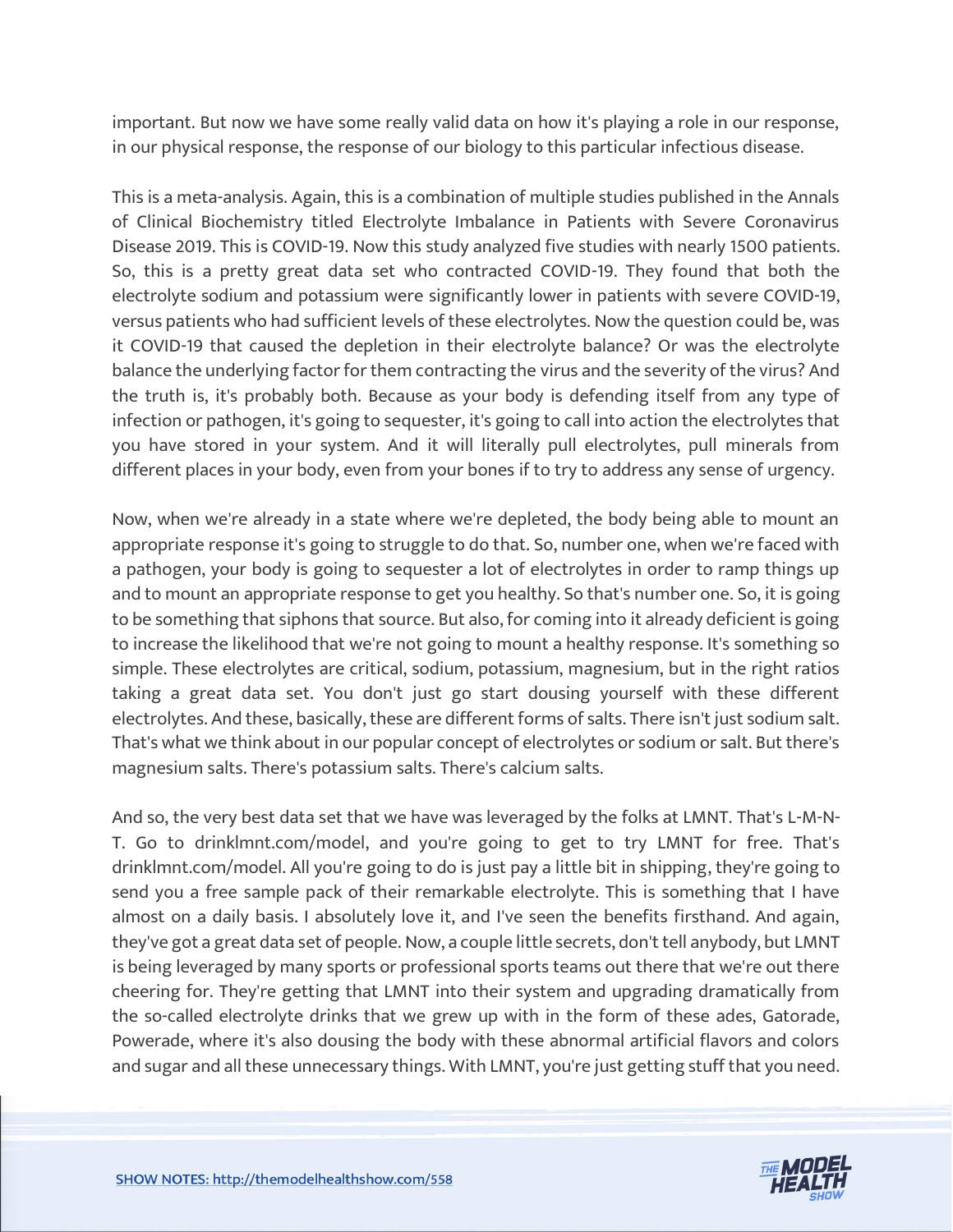And it's also sourced in an efficacious way. Go to drinklmnt.com/model. And now, let's get to the Apple Podcast review of the week.

**ITUNES REVIEW:** Another five-star review titled, "Sharing the Truth No One is Talking About", by Chad. "I've been listening to the Model Health Show for nearly five years. Shawn is not afraid to have insightful content and incredible guests that are not politically correct. And he does it not for clicks, but to share the truth to the common person. I'm deeply grateful for his work, especially as the world is so overloaded with misinformation. His work has impacted me both personally, impacting the way I eat and exercise, and professionally. He inspired my master's thesis topic, and I have started a leadership coaching podcast in business. Listening to his podcast has helped shape my life."

**SHAWN STEVENSON:** Thank you. Wow, that is absolutely amazing. That's beyond awesome. I don't even have the words to describe how amazing that is. Thank you so much for sharing that over on Apple Podcast. I'm just grateful to be a part of your story, and just thank you so much for sharing your light and sharing your voice, because the world truly does need it right now. If you had to do so, please pop over to Apple Podcast and leave a review for the Model Health Show. And now let's get to our special guest and topic of the day. Our guest today is a pioneer in the field of epigenetics. Dr. Ben Lynch is the best-selling author of the book, Dirty Genes. And he's the president of Seeking Health, a company that helps to educate both the public and health professionals on how to overcome genetic dysfunction. Now, this conversation again is loaded with incredible insights, but also things that are actionable that we can put into place right now. Let's jump into this conversation with the amazing Dr. Ben Lynch. Dr. Ben lynch, one of my favorite human beings, one of the smartest guys I know, welcome back to the show.

**DR. BEN LYNCH:** Awesome to be here, Shawn.

**SHAWN STEVENSON:** Listen, I want to first and foremost start by talking about methylation. This is something that you, of all of the people in our sphere, our friends and colleagues have really brought this important insight about science and about biology forward. Can you start off by sharing what methylation actually is, how it controls our appearance, our functionality and our health overall?

**DR. BEN LYNCH:** Yeah, well, methylation, it's a really important biochemical process in the human body. And it basically transforms one compound to another, or it turns our genes on or off, or off and on, depending on the gene. So if your chemical process called methylation is not working very well, your genes are not producing what they need to be producing, and you're going to be getting symptoms, everyday ailments that you struggle with, that might send you [to the doctor, or you might think that, "Oh, they](https://themodelhealthshow.com/dr-ben-lynch/)'[re minor enough, I can](https://themodelhealthshow.com/dr-ben-lynch/)'[t fall asleep at night,"](https://themodelhealthshow.com/dr-ben-lynch/)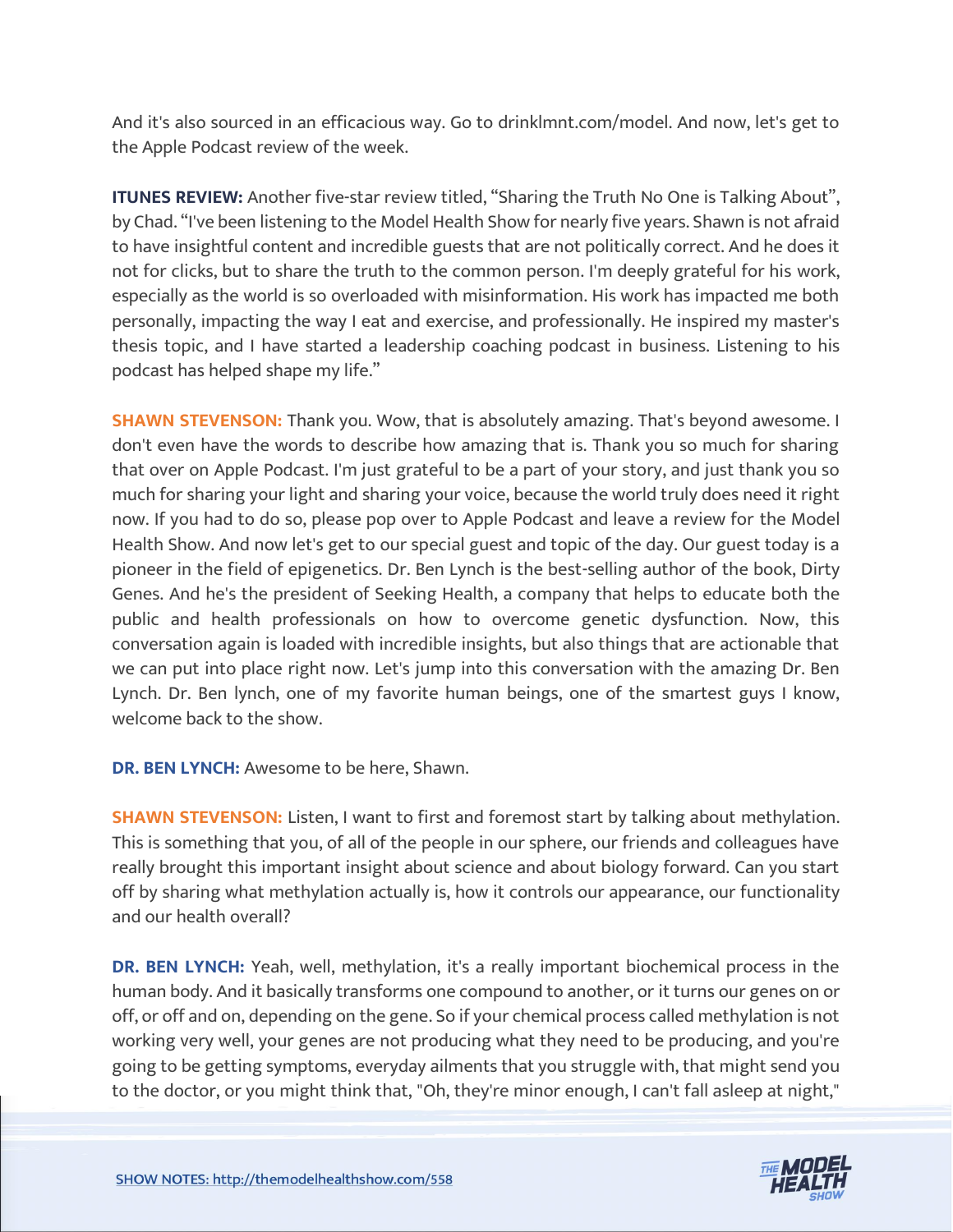or "My nose is running," or "I'm kind of cranky today." "My PMS is kind of going off." All these have to do with your methylation status. And oftentimes, doctors don't check it. And it's actually very easy to check. And if you've been trying to get pregnant for a long time, or you've been having pregnancy complications and you keep losing your child. First of all, I'm sorry about that, but if your methylation status is not functioning, then the baby is not going to happen and you're going to get issues. And that's also where neural tube defects come from. And that's why folic acid is so highly recommended, because folic acid is supposed to support your methylation, but it actually hinders it for various reasons. But in short, methylation is a very, very important tool that your body uses to do damn near everything in it.

**SHAWN STEVENSON:** This is so important, because again, even issues ranging from childhood development, miscarriages, cancers, and the like, we're talking about drilling all the way down to the level of our DNA, all the way to the level of our genes.

**DR. BEN LYNCH:** Yeah, and we're also talking about the next generation. So oftentimes, when men and women are working really hard to try to get pregnant, they think about the baby that they're going to be having. That's key, right? But you're also affecting the grandkids. Because girls that are in utero have their eggs developing at that time. The girls are being born with their eggs for future reproductive purposes. And if you're not healthy, then the child that you provide in the world is also not going to be healthy. And there's research, Shawn, that shows most disease starts in the womb that last a lifetime. So, if you provide your diet with sufficient choline, which is a supportive nutrient for methylation. And primarily, choline comes from meat. So, vegans and vegetarians, I totally respect your position here and all that goes with it, but you really need to be supplementing with choline. 'Cause if you're not, your child can be born with an inferior brain and get early onset dementia, irregardless if they have an APOE 44 genetic variant or not, or early onset genetics, it's just a deficiency of choline. And Dr. Zeisel, amazing researcher in choline, has found that 800 milligrams of choline is the magic number where dementia doesn't even seem to occur in the newborns. It doesn't exist. So here we are talking about treating dementia or trying to find medications that treat Alzheimer's. But at the end of the day, if your pregnancy is supported, you've already done your job.

**SHAWN STEVENSON:** Wow, so it's starting off giving us essentially better cards that we're going to be able to play throughout our lifetime, is what I'm hearing. That makes sense. And so, choline specifically, so where are we going to find good food sources of choline? Would eggs be one of those?

**DR. BEN LYNCH:** Eggs. I'm going to level up a little bit, I'm going to say Caviar.

**SHAWN STEVENSON:** Fish eggs.

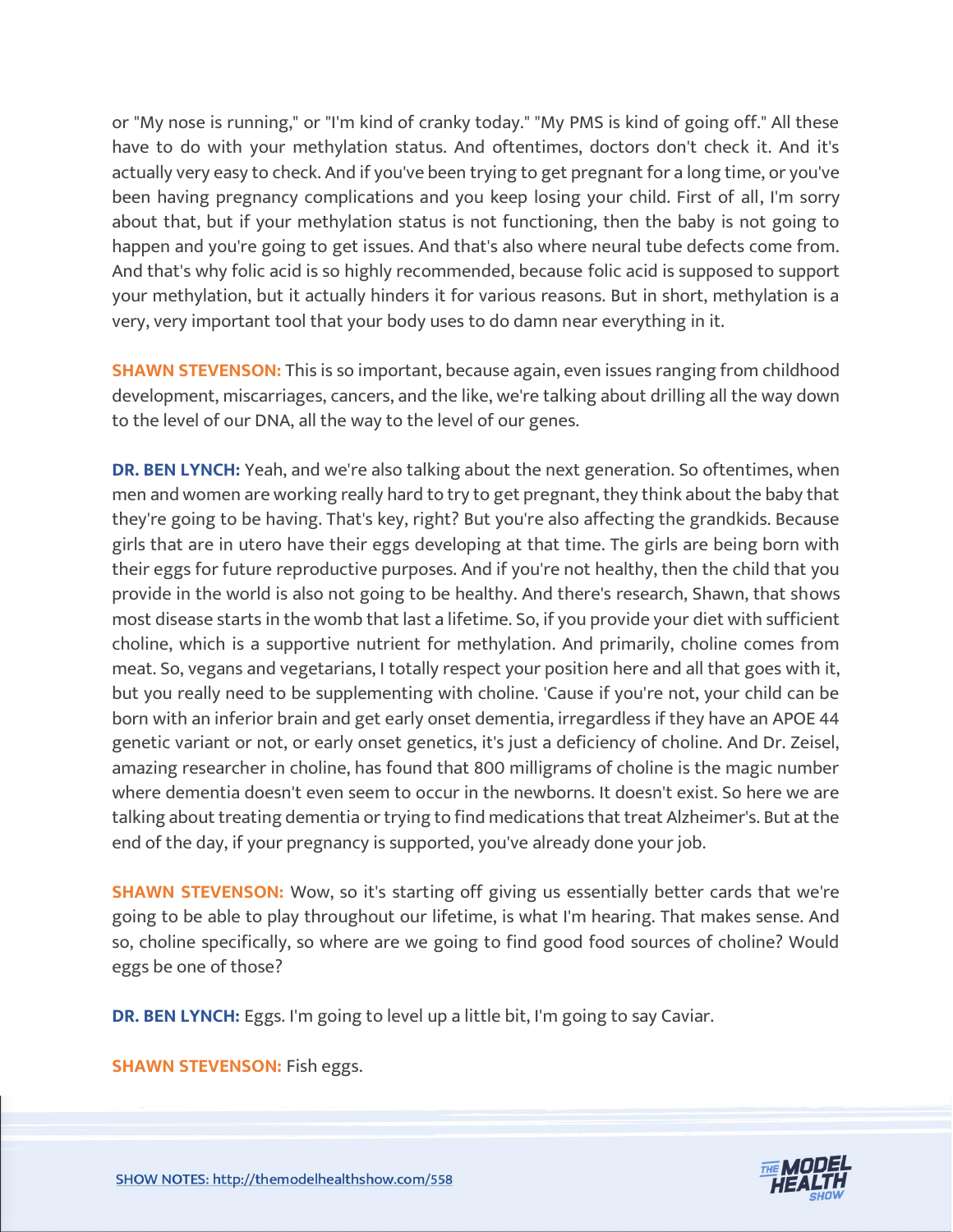**DR. BEN LYNCH:** So, Caviar has not only a lot of good choline in it, but it's got some really good phosphatidyl... Phospholipids, and specifically phosphatidylcholine, which in phosphatidylcholine is that, it's a primary component of your cell membranes. It makes up, I don't know the exact percentage, but I'm going to say at least half of the structure of your cell membranes. And without a cell membrane, the cell is dead. We think about the nucleus, which is a container of all of our DNA as being the life blood of our cell. And if you pull out the nucleus, the cell will die. No, it just won't make anything. If you pull off the cell membrane of the cell, it's dead. It's done. So, phosphatidylcholine is extremely important. And I cannot tell you, Shawn, how many people that were struggling with pregnancy were vegans or vegetarians, and just over and over and over and over and over again. So, eggs are a big one, Caviar, meat of all types. So those are the primary ways. And you can get choline in non-meat ways, but you got to get a lot of it. And I don't think the source, or the quality of the choline is going to be nearly as good.

**SHAWN STEVENSON:** Thank you for sharing that. So, choline is one of these critical factors. And I love the fact you just mentioned this process. We've known about this for decades. Enucleation, taking the nucleus out of a cell. Because when I was in school, same thing, we were being taught that the nucleus is the "brain of the cell," and essentially negating the role that the cell membrane plays. Even brain is in that word as well. And part of that, and I know that there's some big roles or integration here with methylation, as well with that cell membrane, being able to communicate with the environment and getting those signals on what should be happening with our genes and with our DNA.

**DR. BEN LYNCH:** Yeah, and what makes phosphatidylcholine? The methylation cycles. 80% of your methylation process, the biochemical process in your body, 80% of it goes towards two things, creatine formation and phosphatidylcholine formation. So, if you are a vegan or vegetarian and you are not consuming adequate choline or nutrients that support your methylation cycle, you are going to be deficient in two things, creatine and phosphatidylcholine. And your homocysteine levels will go up. And so, the key marker of your methylation working is a very inexpensive lab test, it's homocysteine. And I know there's a lot of books discussing about how vegan, and vegetarianism reduce cardiovascular disease. That's if it's maybe done right, but it's super hard to do it right nutritionally. It's very difficult. And I've worked with doctors who were actually struggling with their health, and they were having heart attacks and strokes. And she goes, "Well, I don't know why this is happening, because I'm a vegan or vegetarian." I said, "Because your methylation pathway is completely clogged, you're homocysteine is through the roof."

**SHAWN STEVENSON:** So, homocysteine is one of those, again, you just mentioned it's a relatively inexpensive thing to get checked. And we've got these great biomarkers now that [we](https://themodelhealthshow.com/dr-ben-lynch/)'[ve kind of pinned down, homocysteine, C-reactive protein is another one. But we](https://themodelhealthshow.com/dr-ben-lynch/)'[ve been](https://themodelhealthshow.com/dr-ben-lynch/)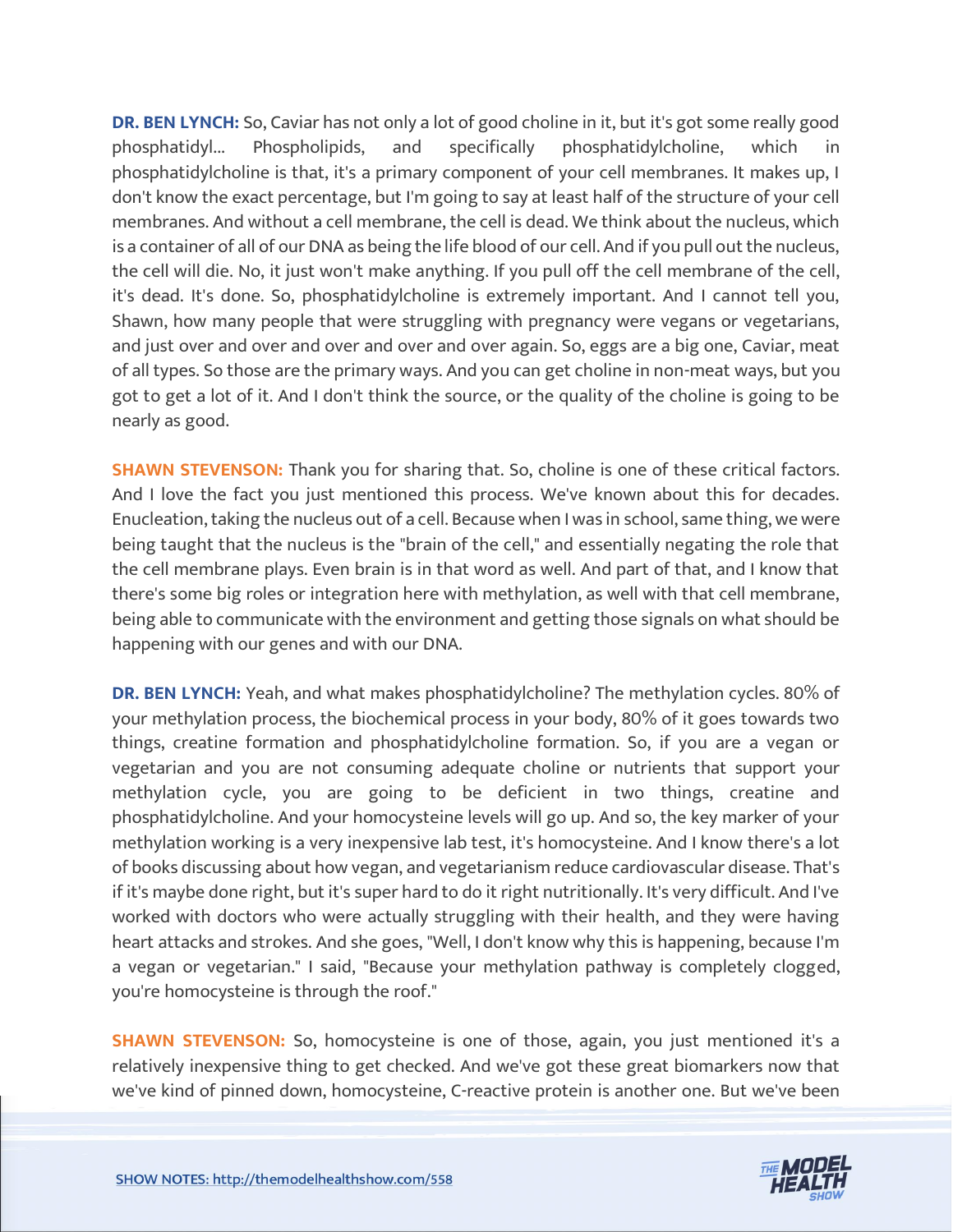having tunnel vision on cholesterol, for example, and really missing the point here because cholesterol is an important role player in the integrity of all of our cells.

**DR. BEN LYNCH:** And your hormones. And in fact, a risk factor for suicidal tendencies is low cholesterol.

**SHAWN STEVENSON:** Yeah, I saw that data early on. Because the brain is actually... If we're looking at the place where cholesterol is most concentrated, it's in the human brain. And the cool thing is, of course, our brain... Our bodies do make cholesterol. But there is this... And this is what I really admire about your work as well, is like you're looking at how did we evolve? What are the things that humans have been doing the longest? And let's pay attention to those things. And also, again, we can get creative in our lifestyle whether we're taking a vegan protocol, vegetarian protocol, paleo protocol, whatever the case might be. But we've got to acknowledge the things that our genes expect from us, and what we've been doing throughout our evolution. Now, if we pull certain food groups out, we've got to find a way to supplant those things. And it might not be as efficient, so we've got to be mindful of that and not let our ideology start to suppress our biology if that makes sense.

**DR. BEN LYNCH:** I love that. Yeah, don't let your ideology suppress your biology. That's brilliant. And especially, what someone else's ideology is working well for their biology may actually harm your biology. Just because your neighbor is super excited, they lost 20 pounds and they've gained 10 pounds of lean muscle mass, and they feel great, and he's like, "Wow, okay, I'm going to jump on a vegetarian diet or the carnivore or paleo," or whatever it is that they're doing, and you try it, you actually feel like crap. And they're like, "Oh, you must be doing it wrong, or you got to do it harder, or you're cheating somewhere." It's like, "No, I don't think so. I'm super compliant. It just... It's not working." And your own genetics are different, or your epigenetics are different, or maybe your job is different. Maybe you're really physical at your job and you're... Endurance-wise, maybe you're shoveling all day or you're a landscaper or some type of contractor where you're moving heavy things all day long, and these people are desk jockeys, and you're a vegetarian, you're just eating veggies all day and you're not getting sufficient nuts or other power foods, you're going to be struggling. So, it's not just your genetics, but it's your lifestyle, your environment, and all these other factors.

**SHAWN STEVENSON:** This is awesome. So now I want to clarify this point a little bit before... So, I've got a two-part question. This is going to lead into, can methylation increase, or lack thereof, disruption in our methylation, increase our susceptibility to viruses? So that's the second part. But before we get to that, if you could... Because we've said this term a couple of times, we've said genes, we've said epigenetics, and you've talked about genes turning on or off or that kind of toggle being able to happen. So, I want to make it clear, if you could. Could [our genes, the genes that we have, be putting us at risk for viral infections, or is it something](https://themodelhealthshow.com/dr-ben-lynch/)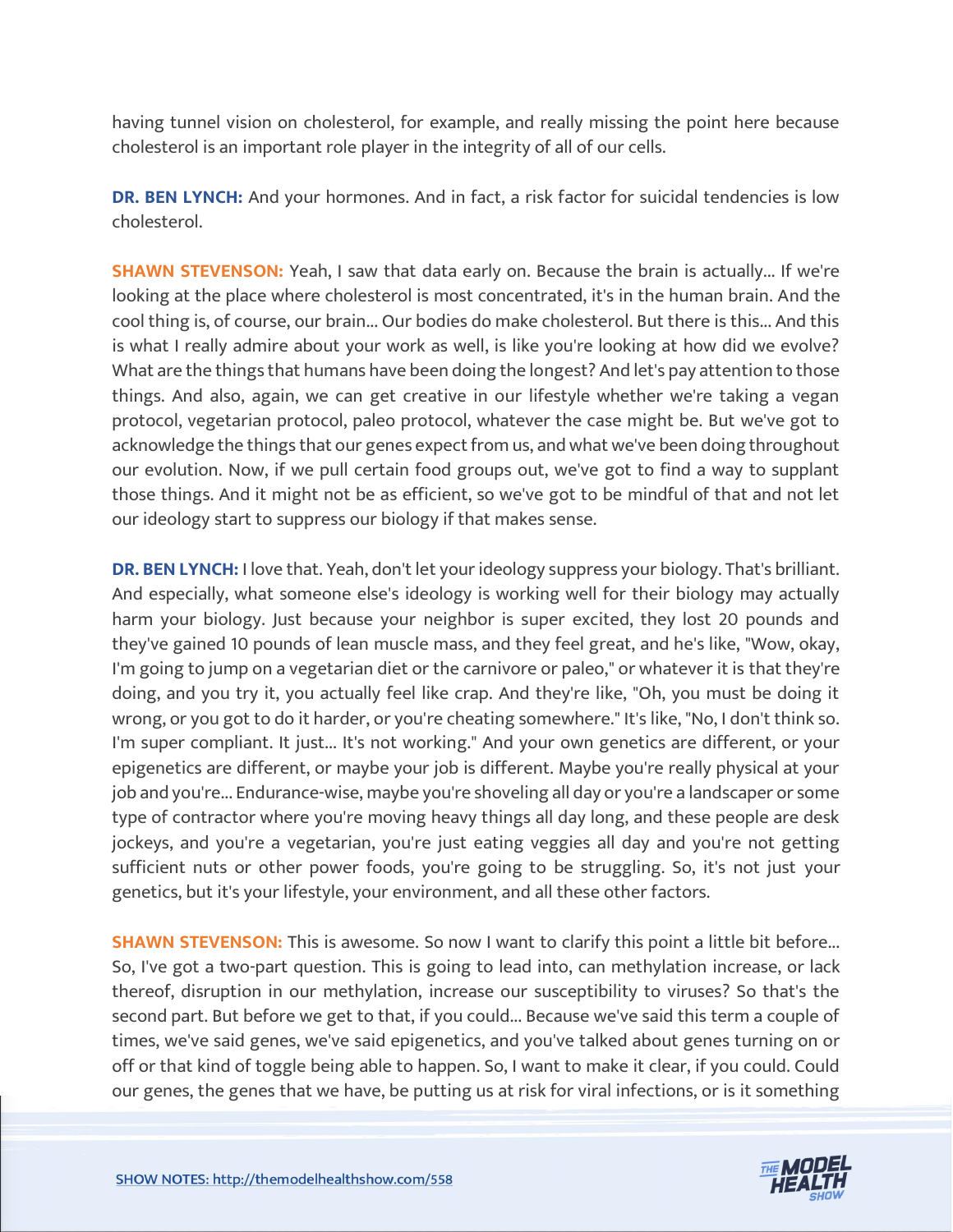above our genetics, which is, of course, we could talk about methylation again. So, I want to clarify that point, and so I'm passing it to you. Is it our genes themselves that are causing our susceptibility, or is it something else? Are our genes getting dirty?

**DR. BEN LYNCH:** Yes. Got it. So, I think before I answer your first question of does decreased methylation increase our susceptibility to viral infections, I will back up and I'll talk about genes first, because your genes actually drive methylation. Well, they can. It's a two-way street. It's like, who's head of the household? Well, sometimes the lady and sometimes the man.

**SHAWN STEVENSON:** Who's the boss? Tony Danza.

**DR. BEN LYNCH:** It all depends on the situation. I would say... Let me just answer, "Do genes increase our risk?" When you go to the doctor, and it's your first visit to the doctor, what do they always give you to fill out? Patient history, family history, fill out these 10 pages. What does your mom have? What diseases do your mom have? Diabetes, cardiovascular disease, strokes, glaucoma's, cancer, various types. You're just flipping through there and you just check box, check box, check box. You're like, "Damn, my mom was sick," check, check, check. And then your dad, your grandma, your brothers, and your sisters. It's like, "Damn, I got check marks all over this thing, I guess I'm next." And then you give that to the doctor, and you're kind of embarrassed that you checked all these boxes of the family history and all these susceptibilities, and you're like, "Holy crap, when's my turn?" Let's back up a little bit. So, they've done genetic studies on twins, genetically identical twins, like every gene is the same 100%. But one of the twins goes on to live to 90 and they're all healthy, and there was no problems, they just died in their sleep. The other one lived until they were 65 and grossly obese, and seven different comorbidities, and super depressed and had a heart attack, a stroke, and died instantly.

So, what the hell? You can't... There's some people that want to be born with genes that are not functioning very well, because then they can blame whatever their conditions are on their genes and say, "I'm diabetic type 2 because my genes are bad. I got them from my mom and dad." And they settle for that. Then you got the other type of person who's like, "Damn, I've got these genes that increase my susceptibility to diabetes type 2. Why is that?" And they look at those particular genes, because if we understand what a gene does, it's very simple. Genes have different jobs, we have about 18 to 20,000 or so genes in our human body, every one of those genes has a particular job to do. And so, imagine in your household, if every appliance in your house was a certain gene and your refrigerator just turned off one day, it's like that's pretty significant, right?

If one of your heat registers in the back corner of your living room where you never sit got [plugged, that](https://themodelhealthshow.com/dr-ben-lynch/)'[s a gene. That doesn](https://themodelhealthshow.com/dr-ben-lynch/)'[t really matter, it doesn](https://themodelhealthshow.com/dr-ben-lynch/)'[t really give you such an impact. So,](https://themodelhealthshow.com/dr-ben-lynch/) 

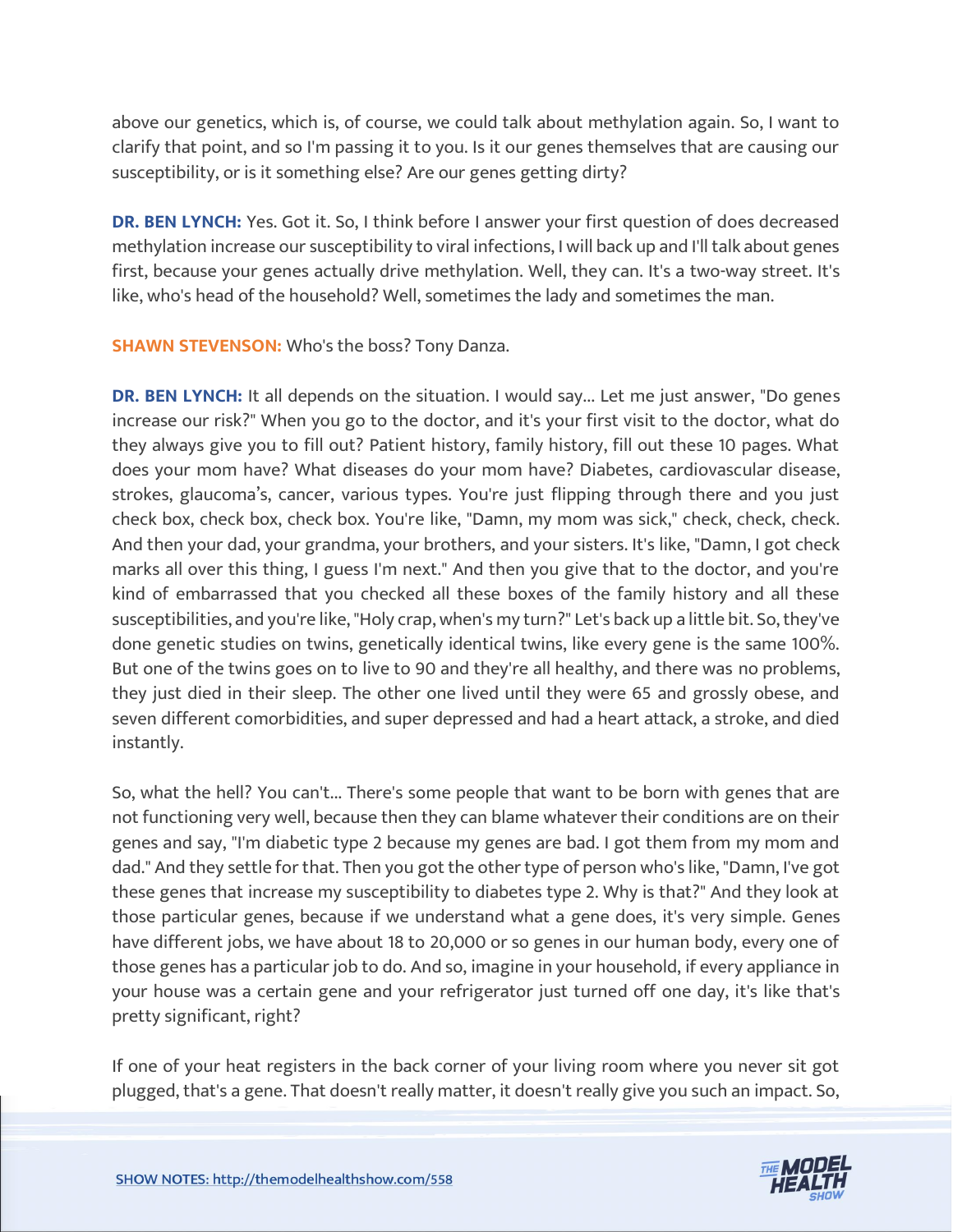you have to understand which gene is a problem and what is it doing, what's its job, what does it need in order to perform its job, and what hinders its ability to do its job? And so, if you look at a person who has diabetes type 2 or increased susceptibility to it, maybe it's a storage thing. Maybe they don't burn glucose very quickly, and so the glucose builds up in their blood stream for various reasons, or they can't metabolize glucose very well, or they can't transport fat very well. There's all sorts of reasons, so you can identify and pinpoint. We got kind of on a tangent there, I'll let you transition me to the next point.

**SHAWN STEVENSON:** Sure, sure. So, this is great because it's a clarification point that... And I know you were around working in the field when TIME Magazine comes out, it's just like, "We've discovered the fat gene, or your genes control your destiny." And that was a really twisted version of science and what's happening in actuality. Yes, our genes are critically important, but they function more like a blueprint to run operations, like you were just mentioning. But here's the key, is whether or not that blueprint is getting read and how well it's getting read, whether or not it's getting read, and that is determined by these epigenetic influences. With epigenetics, epi meaning "above," like our epidermis, the outer most portion.

And these epigenetic controllers, these are virtually all things that are, if not within our power, it's definitely within the environmental input that we're giving our bodies, consciously or unconsciously. And so that example that you just gave with diabetes, with type 2 diabetes, it's a progressive thing. It isn't just like, boom, a gene turns on and you have diabetes when you turn 17. There's genetic out-picture and it's taking place over time that are changing the way that your body functions, and here's the craziest part, and I know you know this as well. Oftentimes these genetic switches that might out-picture in a disease manifestation, they're actually your body just trying to adjust to keep you around to help you to survive your environmental exposures.

**DR. BEN LYNCH:** Absolutely. Yep. They're switches, they're switches. And if your body has all this storage of energy, then it's going to want to not put more storage in the cell, more energy in the cell. And it's going to say, "There's sufficient glucose, I got enough fuel, stop giving me more." And now we're going to down-regulate the glucose receptors to pull more glucose into the cell, it's a defensive mechanism. Diabetes type 2 is a defensive mechanism, it's not broken. And here we are giving patients more insulin to cram more fuel into the cell, which is actually pro-oxidative as well, meaning it's destructive to the cell. So, you go to the gas station, you got a 12-gallon gas tank. You fill it up, 12 gallons or 11.5, you're not supposed to top off, and you put it away and you drive off. But you want to put 14 gallons in there, and it's like I really want to get 14 gallons and you talk to the gas station attendant, and he's like, "Well, you can't do that." It's like, "Well, I really need to do that. My doctor said I need to do that." And they're like, "Well, you're going to make a mess," or "Here's another two-gallon container," and it's strapped on the [outside of your car, somebody hits you, it blows up and the whole thing dies.](https://themodelhealthshow.com/dr-ben-lynch/)

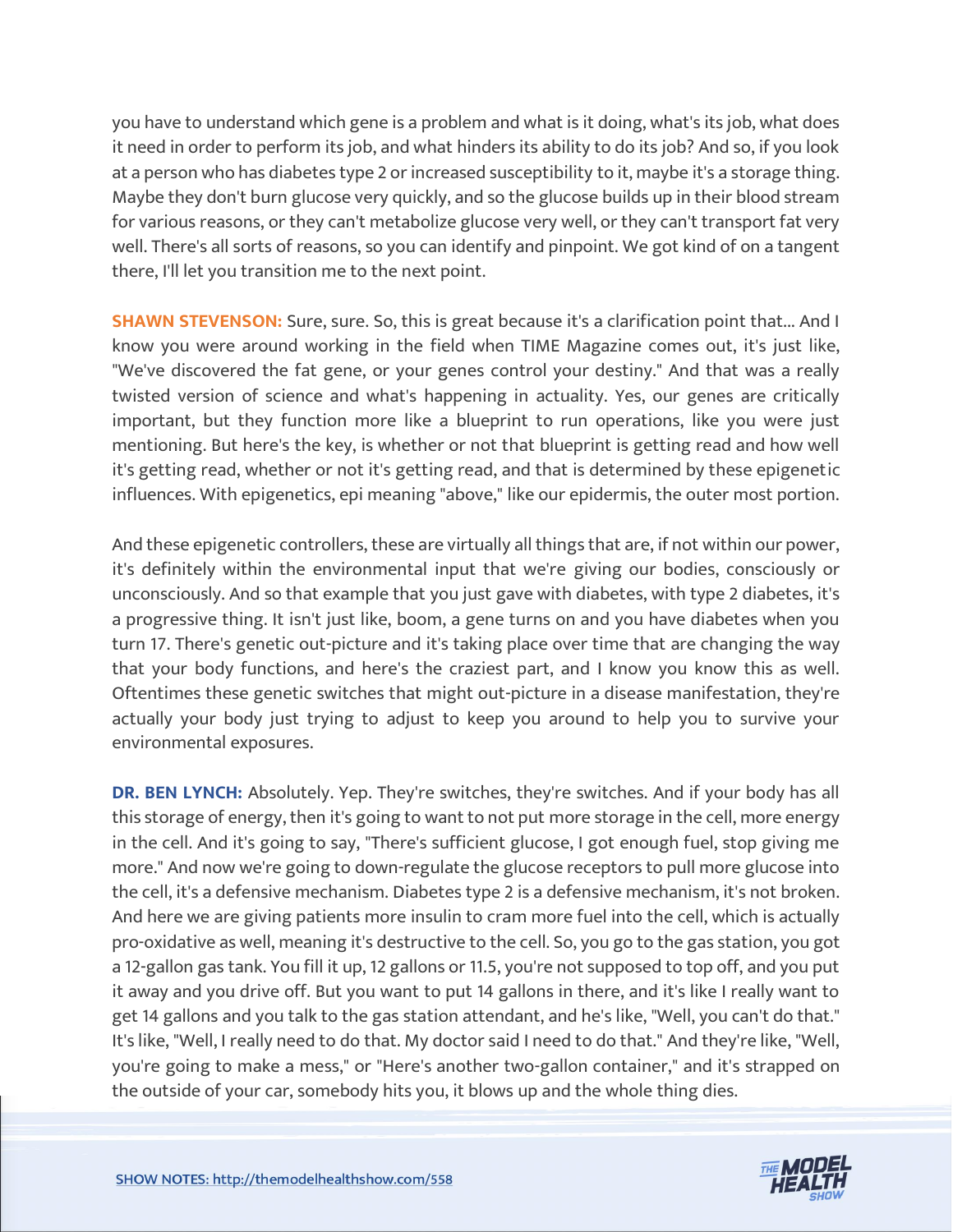So, it's... You got to understand that the body is inherently brilliant, and we are messing it up. If you look at conventional medicine and you are given a drug, what does that drug typically start with? Anti-depressant, anxiolytic, breaking anxiety. Antacid, antihistamine, it's against whatever your body is doing, and it's doing it by force. And so, any time you do that, you need to step back and say, "Well, no wonder I'm getting all these side effects, because everything that I'm swallowing is going against what my body is trying to do, and it's just not good." And then if you have two people having a conversation at the same time at home, you're going to have problems, or if your significant other and you are having battles at home, it's going to break apart.

So just step back and first of all, appreciate what your body is doing. Step back and say, "Why is it doing what it's doing?" And say, "Okay, is this a good thing? I know it sucks for me right now, but is it doing its job?" Fever is a big one. The number one recommendation by doctors all across the world right now for this viral illness is take Tylenol, go home and be comfortable. You just shut down the number one thing that your body needs in order to eradicate that virus because... Put it this way. Are you going to slap a steak, a raw steak on your plate and eat it? No, that's stupid. Why? You could get E. Coli; you can get a bacterial infection and you overwhelm your microbiome and kill yourself. Well, that's why you cook your meat, pal, to kill those pathogens. So, fever is cooking the pathogens, it's upping your body temperature to kill the pathogens, so they are gone. And it sucks, it doesn't feel good to have a fever, but it is your number one tool to eliminate the virus. And here we are globally shutting it down, and not only that, but you're ruining your glutathione levels, which is your number one antioxidant, and now your immune system is not modulated, and you got a cytokine storm on top of it, so we are actually hurting people, millions and millions of people because of this.

**SHAWN STEVENSON:** Man, this is powerful because this is... Even though we're seeing this in a spotlight right now, this is something we've been doing for a long time. We're looking at our body symptoms as the target, like that's the problem, instead of understanding the underlying mechanism that our bodies are doing to actually keep us safe and to heal us. So, in our culture, we can't have a fever. It's just like that's the fever is the problem. The fever is indicative of an underlying issue. Even a headache, your body is giving you feedback that something is out of alignment. If we drill all the way down, we're talking about something going on at the level of your DNA. Your body is very, very smart. Now, not to say that fevers can't be too much. There is a space for that, but that's in a small... That's in a minority situation, but we're treating all fevers the same and not allowing the body like it's okay to be "sick" and create the conditions for your body to kind of gracefully transition through that instead of treating it... Basically, if you've got the one tool of being a hammer with drugs, everything looks like a nail, and that's what you're going to do is throw drugs at it.

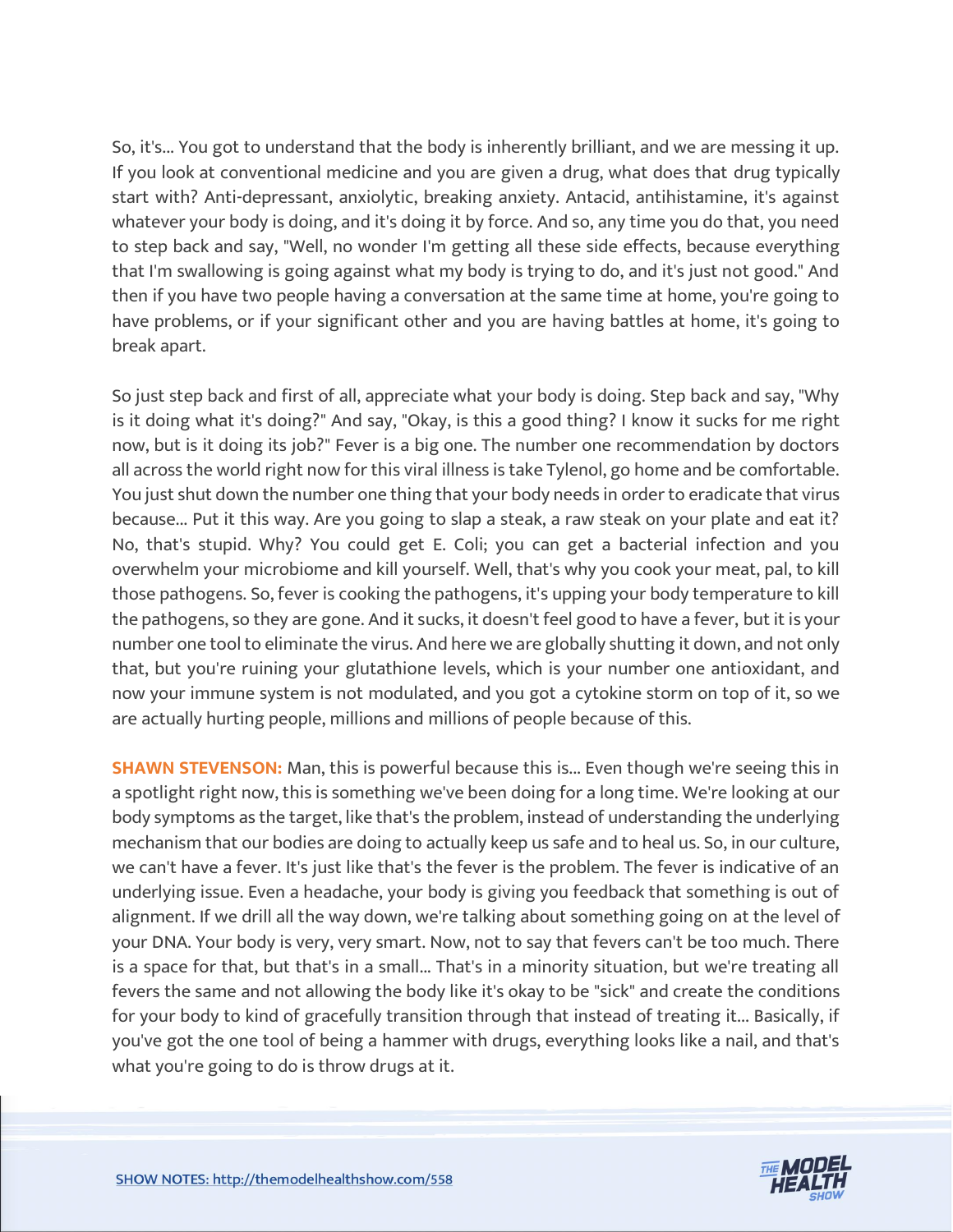So, this brings us to the question to sum it all up, and answering this question, "Can our genes, our DNA... " And your book, your amazing book is "Dirty Genes", and that's what you really talked about and broke down what that actually means. Can our genes and disruption in methylation be an underlying reason? So, we know that this is affecting chronic disease like diabetes, but can it be fostering the susceptibility to viruses like COVID-19?

**DR. BEN LYNCH:** Quick answer, yes. But I will keep going. I don't like saying "yes, but" because that just negates everything above it, but yes, genes increase your susceptibility to viral infections or anything; however, if you know which genes are increasing susceptibility, and what those jobs are for each of those genes, then you can usually provide specific tools to help them read those blueprints, or produce what the blueprint is trying to make, or just give it the end product, the final product. So, for example, if you have a particular gene, TNF alpha, which is an inflammatory gene, it works on inflammation, and it actually increases inflammation in the body, and we have this negative outlook on inflammation, like it's bad. Well, if you don't have any type of inflammation, then you actually have a disease, I forget the name of it, where you cannot fight any infection and you die from the smallest infection. The common cold will kill you.

And so, you have to have some sort of inflammation for your immune system to take action. Now, you could have no inflammation at all, and you will die from the smallest condition, infection, or you can have a greatly sensitive TNF alpha gene where it is super hypersensitive to the smallest stimulation, and you've got inflammation. You could have one bite of a tomato and boom, you got inflammation, or you can do one set of pull-ups, and now you've got postworkout soreness that lasts for a week and a half, and that's just, "What the hell is going on." Or you get an infection and every time you get sick, wow, you just get blasted. You get horrible full-body pain, headaches, and then you get this common one that's going around nowadays, and it puts you in the emergency room, 'cause you've got a cytokine storm, and they put you on steroids, and steroids actually saved your life.

Now if you look genetically at these individuals, you may find that these genes are actually born where they're super hypersensitive or hypo sensitive. And if you know that ahead of time, you can take action, it's like if I am born with a hypo-sensitive TNF alpha, then I know I need to be taking some antivirals or anti-bacterial or increase my probiotics, or up my vitamin D or something, or just do something to mitigate that. Or if I know that my TNF alpha gene is really hypersensitive, then I better be taking some curcumin or eating well and not being diabetic type 2, I better get that kicked in the butt because that's inflammatory, better get my sleep at night, better hydrate and so on. But in short, yes, genetics can increase your susceptibility, and in the book, "Dirty Genes", I talk about seven specific genes, which... Seven out of 20,000 is like, "How did you pick those seven, Ben?"

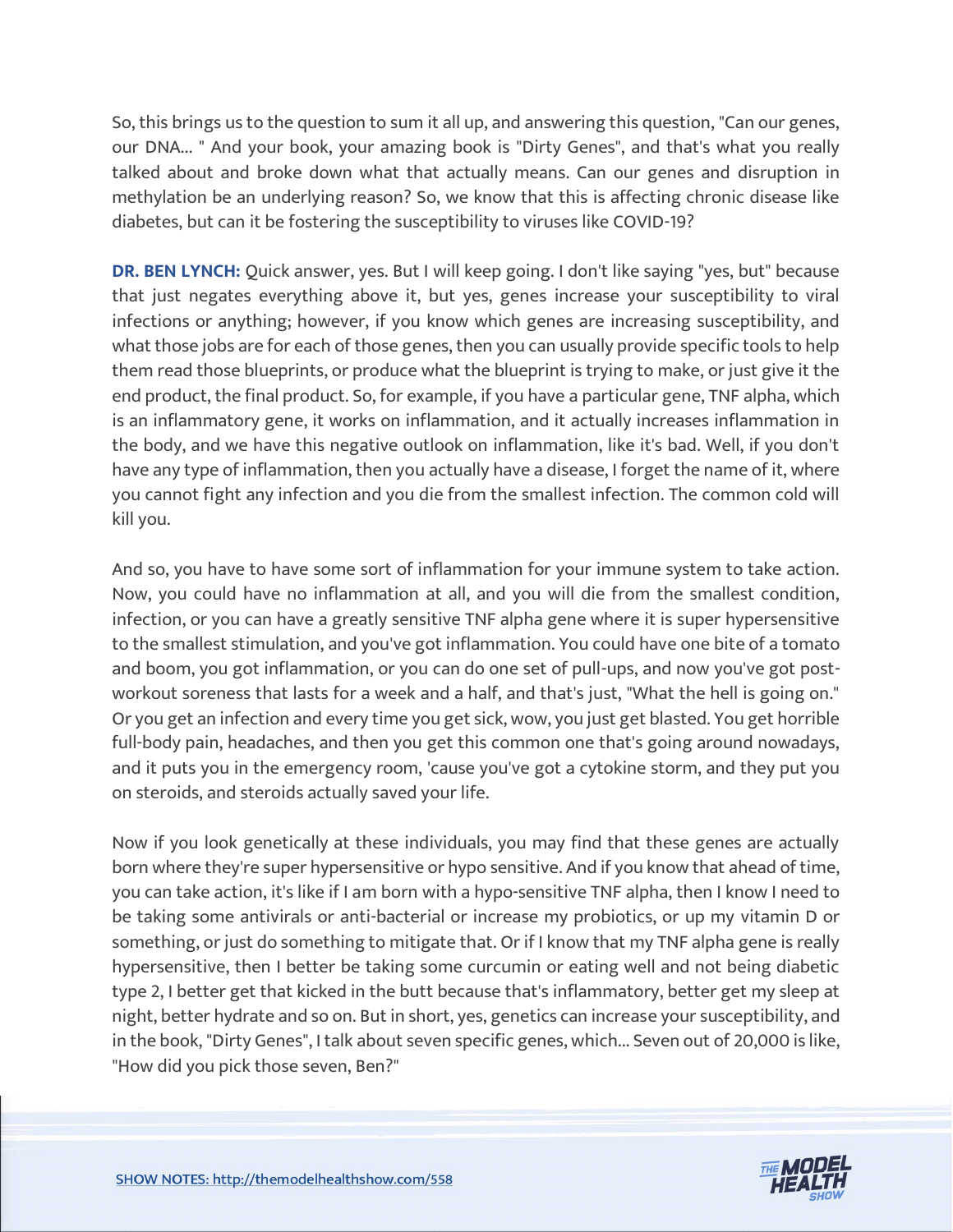Well, I picked those seven because they are associated with common everyday ailments, everybody's got these genes that are either born hypo-functional or hyper-functional, or they're born perfectly fine, but your lifestyle, your diet, and your environment and your mindset has shifted their function or altered their function, and you need to figure that out, and they affect every major body part. And when I say a dirty gene, what Shawn shared earlier, a dirty gene is what? So, a dirty gene is a gene that is not functioning at its best, it's not optimal. And it's not a broken gene, mind you, it's a dirty one, and dirty has the connotation where you actually can clean it up, like cleaning stuff up requires work. And I say quite simply, health is a four-letter word, spelled W-O-R-K.

**SHAWN STEVENSON:** Yeah, man, that's powerful. So, to sum up this point, and this is just remarkable, and we don't think about this, we just... Again, we say the word, we might have a loose connotation to what it means, but it's all interconnected. Our immune system capacity is determined by our genes, number one, so everybody get that. But there are literally thousands of variations of the expression of our immune system, probably millions, if we're combining all the different potential outputs of what our genes are sharing. But our genes yes, at its foundational level, our genes are determining what type of immune system we're going to have, but that expression there can be thousands if not millions of different expressions of our genetic capacity or our immune system capacity.

And so, understanding where our genes are at, like do we have a tendency towards the hyperactive inflammation or under-active? And this is what I want you to talk about. Ultimately, what we want is an appropriate response, we want our immune system to be wellmodulated, and mount an appropriate response, not be overactive and not be under-active, but to have that Goldilocks and knowing ourselves and proactively doing things so that we can put ourselves in right position, because here's the bottom line, whether it's COVID or whether it's another viral-type infection or bacterial infection, whatever the case might be, it's not the virus that does the thing, it's always our immune system. Our symptoms, what we experience is due to our immune systems response to the thing.

**DR. BEN LYNCH:** I got a post deleted... Well, I've had a number of posts deleted on YouTube and all banned on Twitter, and I decided to get my account back, so I deleted a comment, which was just stupid. Now, they're really pleading to get me back and engage more with of my audience, I'm like, "Screw you." The virus doesn't kill you; your own immune system does. Think about that for a second. Virus is using your cellular machinery in order to replicate; it is not living. If you sneeze and cough, that virus will lay on the counter, and it will die fairly quickly, and so it has to get into a human host in order to survive and thrive. And if that virus gets in your body, and we talked about this early, which I never answered the question. And the question was, is decreased methylation, increased viral susceptibility or viral replication? It [depends on the virus, sometimes a virus will hijack your methylation and it will use it to](https://themodelhealthshow.com/dr-ben-lynch/)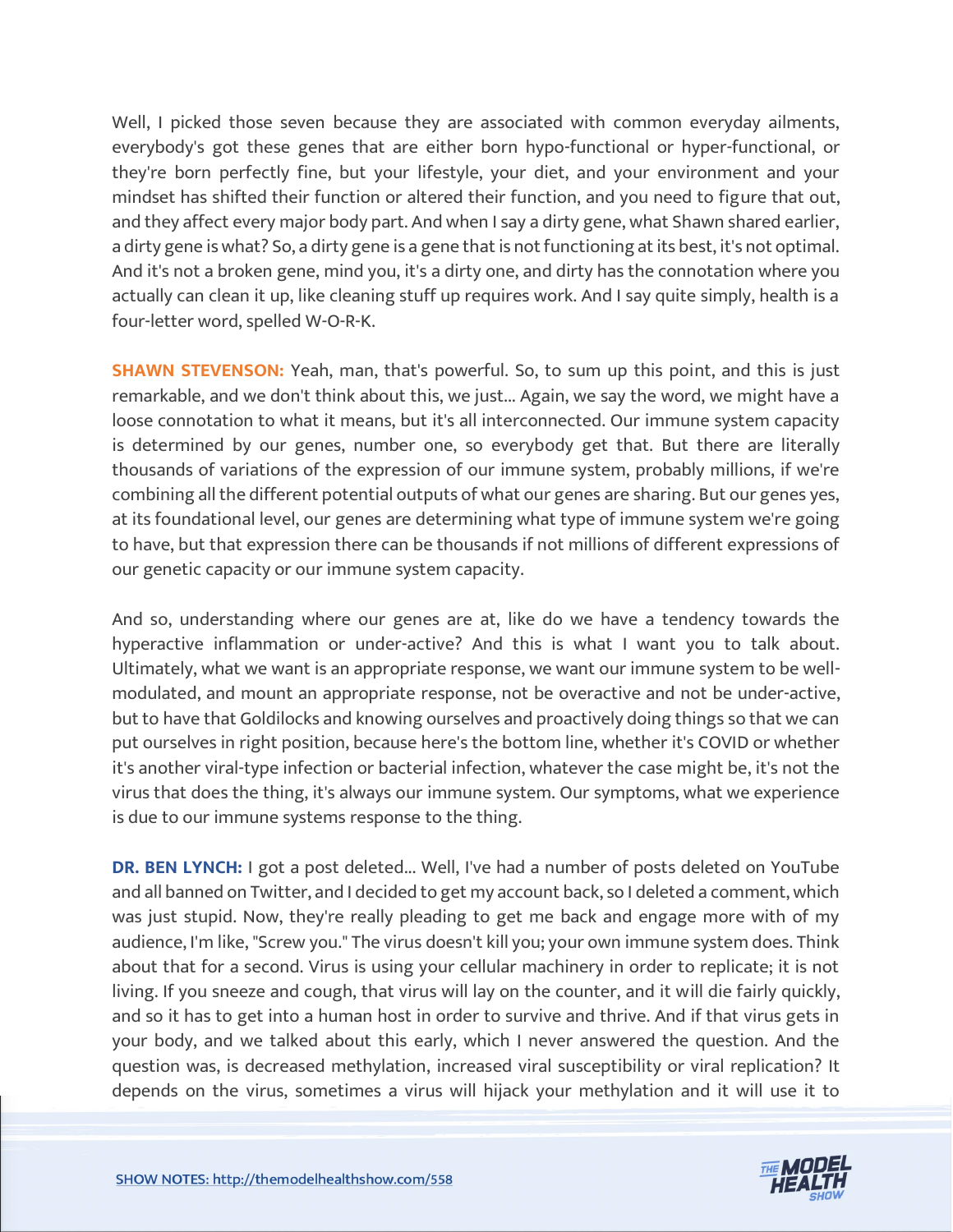replicate. Other times, like the Hepatitis C virus and even the COVID virus, if you have sufficient methylation, you will turn off the genes which would enhance its replication.

So, they talk about how pregnant women are at increased risk because pregnant women have a immuno-compromised immune system, because they're pregnant. Well, hold on, a pregnant woman's immune system is not compromised, it's modulated. They're developing an entirely new organ in their body, which is using their own tissues, but they're also developing an entire new body in their own body that has different DNA. And if their immune system was hyperactive, that baby would be killed, and that's actually what causes some types of miscarriage. So, you can have high levels of natural killer cells, ladies, which will attack the baby and kill it, so your immune system is hyper-active, it's not modulated. So, if we say that pregnant women's immune system are compromised during pregnancy, that is not correct, as Shawn said earlier, it's about balance, we got to find the optimal level of immune function.

If a pregnant woman gets sick, she can still fight the infection. If you vaccinate a pregnant woman, a woman, what's going to happen? A vaccine is designed to up-regulate the immune system, which may increase risk for the pregnant mother, and there's research that just came out where they say a pregnant woman may be at decreased risk from COVID because she is taking additional methylation factors, folate is a big one. So, if you are consuming higher levels of folate, and pregnant women are taking 800 micrograms of folate, preferably folate, not folic acid, so folate as in methyl folate or leafy greens. Folic acid is completely synthetic man-made, has no biological effect on human body at all, it's a nightmare. That's a whole other podcast.

But in general, just use natural folates. And supplement companies do have that. So, calcium folinate, methyl folate, that's what you want. You do not want folic acid. But if women are taking every single day, a prenatal vitamin because they know they're pregnant and have to care of their baby, their methylation status is more functional and then since it's more functional, it'll be able to turn off the genes which are replicating the virus and the viral load will be less.

**SHAWN STEVENSON:** That's remarkable. Again, this is just looking at it. So, wow, specific nutrients, essential nutrients can help our bodies to defend itself against pathogens, for example. A study... This one was published recently, this was in PharmaNutrition, and it was looking at the role of vitamin C and found that it helped to suppress that cytokine storm, essentially helping the body to modulate its inflammation response a little bit better. Another study, this one was published by some scientists at Stanford, because this is going back to what you mentioned earlier about inflammation, and it's one of those things that also, it's going to change over time as well. It's a chronological thing of what inflammation is going to be doing in your body.

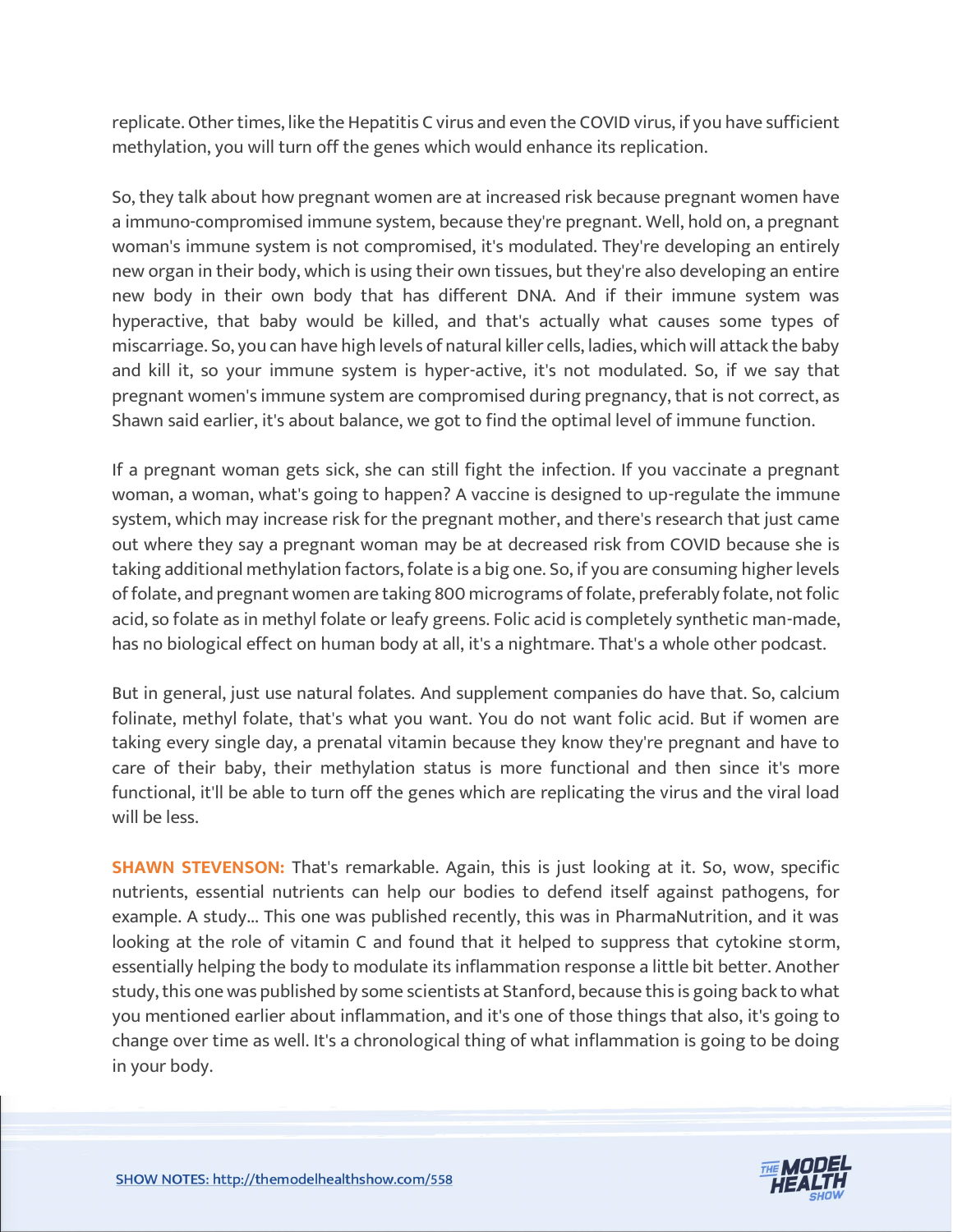You might... As you age, you might have your inflammation set point at a certain place now, but as your age it might reduce, it might go higher. But they were looking at age-related inflammation, and they found that people who are moderate coffee drinkers, funny enough, they found that they... Essentially that the caffeine in coffee specifically was suppressing genes related to inflammation. And I was just like, "I don't know if people understand how remarkable that is." They're looking at what the genes are doing based on an environmental input, one of them being something that a lot of folks consume every day, but then that environmental input, that coffee, if it's not a higher quality might be coming along with pesticides and rodenticides and molds or who knows what, that's causing the opposite effect. So again, if we're looking at these things in isolation, we've got to take it out to the real world. Things are very different from what our ancestors were doing, but we can proactively do things to influence a healthy expression of our genes, and that's the bottom line.

**DR. BEN LYNCH:** Yeah, and if... These types of research papers are very informative and helpful, 'cause they guide what you can and can't do or should or should do, or decision-making. And when I was attending... Well, I still attend conferences 'cause I have to 'cause of CE credits, or I'm lecturing and I'm researching and I'm presenting them. But I always want to know why. So, vitamin C supports the immune system and modulates it, and caffeine supports it, well, what's going on here? And so, I always like to look at the mechanisms of why and how are these nutrients affecting our genetic expression. So, for vitamin C, it depends on the dosage. If you have a high-level dose of vitamin C, it actually becomes a pro-oxidant where it's actually supporting your immune system in terms of killing. Your immune system makes things like bleach, hypochlorous acid, it makes hydrogen peroxide, and it's using oxygen in order to do that. And actually, that's one of the main reasons why you are so tired when you're sick and so sore and your muscles ache, is because your mitochondria are not making ATP to have you get up and run an exercise because that's not lifesaving right now.

And you're also depressed and you're sad or your mind is... You just kind of have this brain fog, and you're not sharp, and your vision might actually be blurry, or your head may be aching. Well, what the hell is going on? Your body is actually using that oxygen to make pro-oxidants which are delivered by your immune cells to kill the viruses. So, hydrogen peroxide, nitric oxide, hypochlorous acid, kill these infections, and high dose vitamin C help that happen. And so that is one. Another one for vitamin C is vitamin C reduces histamine release. So, if vitamin C reduces histamine release, histamine is a major stimulator of the immune system. So that is why Benadryl is a life-saving medication. Because if someone eats a food that they shouldn't or they got stung by a bee or bit by something that's poisonous and they have this amazing anaphylactic response, they will die from it, and so they are given Benadryl and epinephrine and so on, and that that will actually calm the immune system down. That's a histamine response.

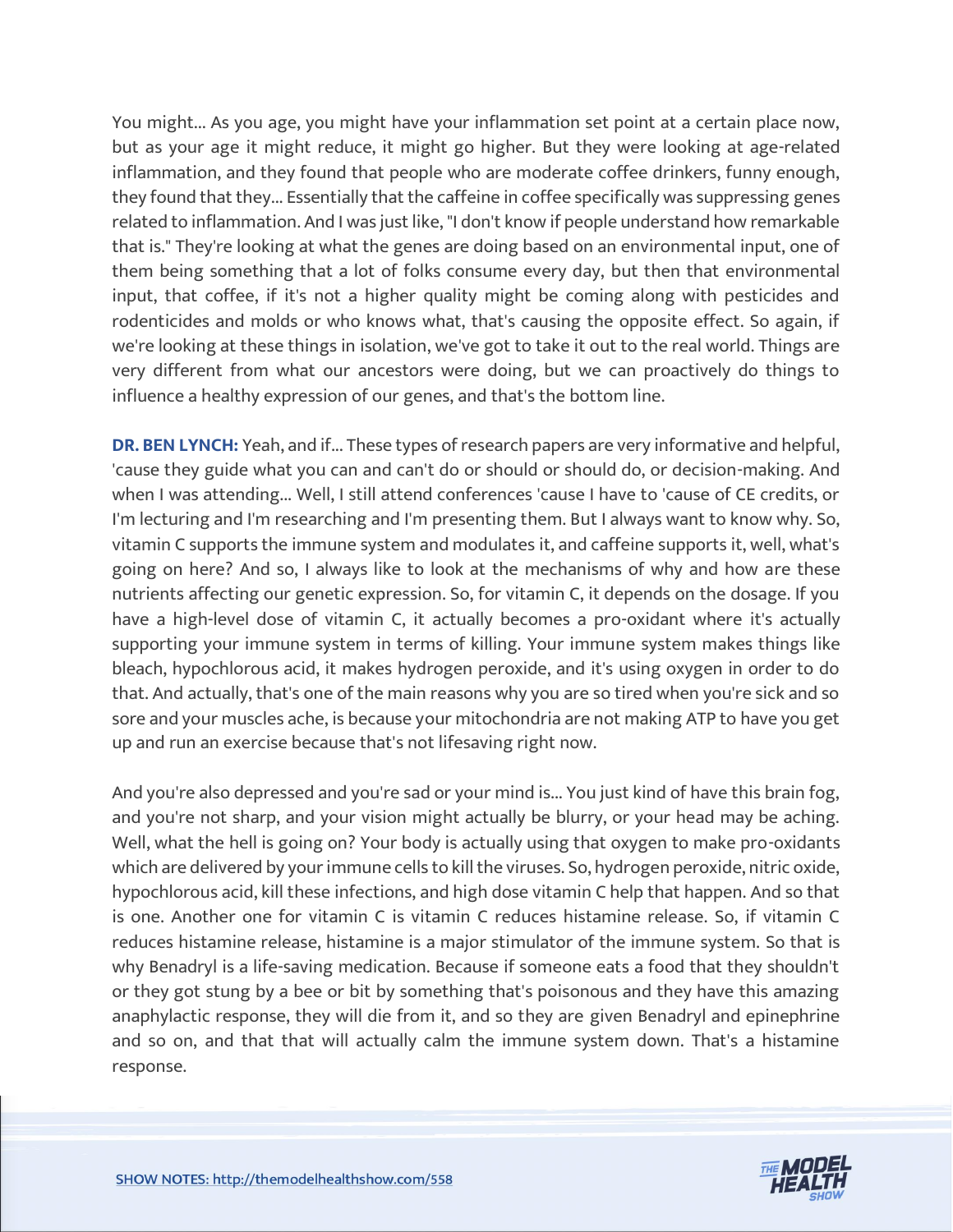Caffeine, multiple things here, but one is caffeine affects methylation. Pregnant women should not be consuming too much caffeine because caffeine actually slows the methylation pathway down. So, it's very interesting. And there are many, many other factors with caffeine too, blood flow and so on but I don't know all of them, off course.

**SHAWN STEVENSON:** Yeah, so this brings to mind another one of these, and what we're talking about right now, which again, you and I both feel the same way, we have not talked enough about prevention and susceptibility as a culture.

#### **DR. BEN LYNCH:** No.

**SHAWN STEVENSON:** And this is such... For me, it's just, it's bordering on criminal, if not criminal.

**DR. BEN LYNCH:** It is criminal.

**SHAWN STEVENSON:** You said it, man.

**DR. BEN LYNCH:** It is criminal. It's flat out criminal. Yeah.

**SHAWN STEVENSON:** So many lives could have been saved, and not just from this particular issue, but just we have multi-pronged epidemics. In the United States, we're the sickest, most chronically diseased nation in the history of humanity, and we're just trucking along like it's okay, like it's normalized. And this has really brought a spotlight for us to say, "You know what, something's wrong here," and it's for us to bring these conversations up, but let's talk a little bit more about prevention. Because there's still things going on and also there's going to be something else, there's always... This could be a preview of more to come, especially when you see all of the, unfortunately, the profiteering that has taken place from a condition like this. But let's talk about the role that, for example, I'm close to Kaiser Permanente, and so very early on, they shared some data, they went back and looked... They had a great database of patients, it was like 50,000 patients, and looking at their exercise habits prior to contracting a COVID infection.

And they found that folks who were inactive, the folks who were not sufficiently active on a regular basis had a 2.5 times higher risk of dying, once contracting an infection. Of course, this is observational data, but it would immediately, it would require, let's look into this more. So, let's talk about this, let's talk about the role of exercise in prevention from virus infections, and again, just to branch this out even further, just in general.

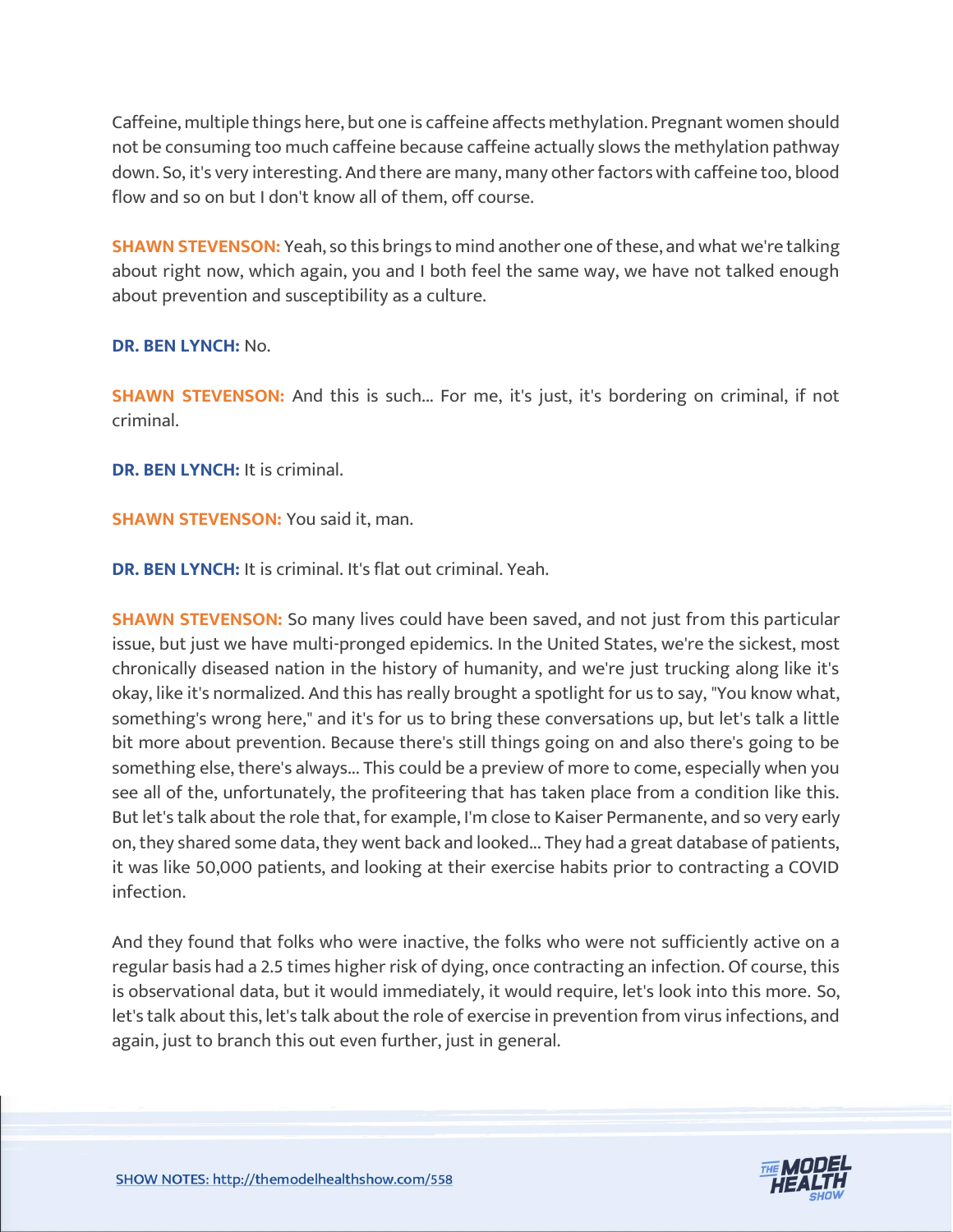**DR. BEN LYNCH:** I'm glad that you asked this very specific question because I really wanted to go here, 'cause I see your... I follow you on Instagram and I love your account. And I... You exercise a lot, which is awesome, and well, I don't know if a lot, but I know you exercise, which is key, and I exercise as well. And so, exercise is one of those things where, again, it depends on the amount. Exercise is inflammatory, and again, it's... Inflammation is a bad word, but it shouldn't be. A small amount of inflammation cleans a bunch of crap up in your body. It triggers an immune response to go about and kill things and clean things up, apoptosis where it'll just clean up some dead... Struggling lazy cells and gets rid of those and new ones can come in and take over and work a lot... More functionally efficient. And you also... It's mitochondrial biogenesis. You are actually stimulating more mitochondria, which are producing more energy for your body, ATP, so when you lay down and go to sleep at night, you're actually burning calories. You're losing weight while you sleep. You wrote a whole book on this.

And another one is, if you're making more mitochondria, then when you do have an acute infection then... Or a chronic one. But typically, with your mitochondria are really good, what's going to happen? We already talked about it. These mitochondria stop utilizing oxygen to make ATP, and you got more of them, now they're going to make... They're going to take that oxygen and they're going to divert it to making reactive oxygen species to kill the infections. So, exercise is brilliant. If you do not exercise, your immune system is not nearly as effective, as Shawn pointed out. If you exercise moderately, and I did a post on this two years ago now, probably two and a half when this whole damn thing started. I forget the duration, but let's just say moderate exercise, your immune system is supported significantly. Maybe from preventative-wise and recovery-wise. Now, if you exercise excessively, your immune system is compromised, and when you were reading the news back in... Back when this whole thing started, elite athlete died, healthy person died, a young 19-year-old boy died from COVID. And there was nothing wrong with him. Oh, by the way, he was top athlete in his school and fastest cross-country runner and so on.

It's like, I stepped back, and I looked at that. I was like, "Well, his immune system was probably very suppressed from over-training. The glutathione levels were probably absolutely depleted because of the inflammation response from the intensive exercise." So on the days where you are absolutely trashed and exhausted, or you're kind of borderline ill or what have you, you probably shouldn't exercise. Now, don't say that Dr. Lynch said, "Oh, I shouldn't exercise." And use that as a crutch, because we're all tired to go to the gym. You got to get your ass in the gym still on the days where you're tired, but I'm talking about exhausted. If you just got over an infection or you just got over something significant, take it easy that day. Go for a walk. Don't pump iron heavily or go for a big sprint. So, moderate exercise is best, intensive is not, nothing is not.

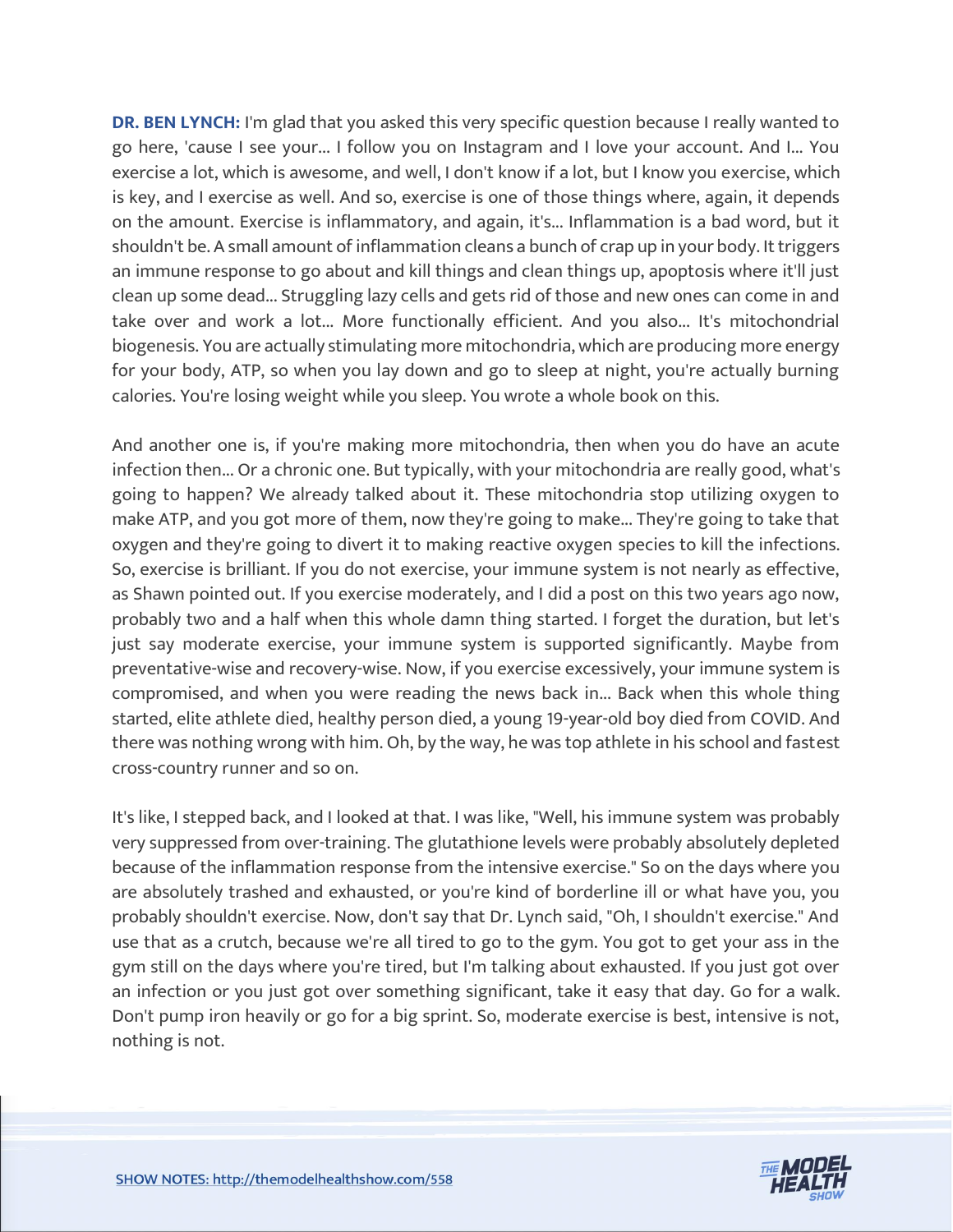**SHAWN STEVENSON:** Perfect. Perfect. This really parallels with some... We'll put this episode for folks in the show notes. But I dug into this particular thing because there are several studies that are published on this. One of them was published in the British Journal of Sports Medicine, and this was another great data set. This was another country where they're tracking these things much better than we here... We are in the US, looking at people's exercise habits. Because they even looked at what type of exercise they were doing, and they found benefit, protective benefit against this particular virus with strength training and with cardiovascular training. But they found the greatest benefit when people were doing both. So it's a variety there. They're not just hammering down one form of training, and even running themselves into the ground, because there is this phenomenon of "doing too much," and we can look past it and say, over-training is a myth, but we're looking at what is this doing to your immune system, not just like can your muscles recover? But what is this doing to at the level again, of your genes?

And so, to take something from this, I want to encourage folks, and I know you would echo this, to have some diversity in what they're doing as well. Because it's kind of like nutrition. It's giving your bodies different metabolic inputs when we are engaging in different forms of exercise, but there's one nutrient... Like with our nutrition, there's going to be nutrients that kind of rise above others in importance because they're used for a lot of things. In exercise, that number one nutrient is walking, by far. It's the thing our bodies are designed to do as a species. We know this. Are we designed to deadlift 500 pounds? We can do it and it's great, and you can release HGH, and you get all these different benefits. It's wonderful, but are we designed to do that? Not necessarily. But we are designed for certain to walk, and so having that be... If that was one of the things, again, that was promoted to our citizens, if that was on the news broadcast when they're talking about prevention and supporting your immune system right now, if that was the top line thing, we would have had a revolution in the health of our nation. People getting out and getting a walk in for 20 minutes.

**DR. BEN LYNCH:** Yeah, you absolutely would, but who's the news sponsored by? Pfizer. You can't be talking about healthy stuff when the news is sponsored by drug companies.

**SHAWN STEVENSON:** Man if Pfizer's... It might be spelled with a Pf, but it's a F word, man, it's a F word. Got a quick break coming up, we'll be right back.

Researchers at Yale University School of Medicine, the researchers found that one of the biggest culprits behind our obesity epidemic is neuro-inflammation. Brain inflammation increases the propensity of obesity and obesity increases the propensity, the likelihood of neuroinflammation. They go hand in hand. So, we've got to address this, one of the things that's been proven to help to reduce neuroinflammation is cited in a study published in PLOS [ONE, the Public Library of Science One. Revealed that the super green algae spirulina has the](https://themodelhealthshow.com/dr-ben-lynch/) 

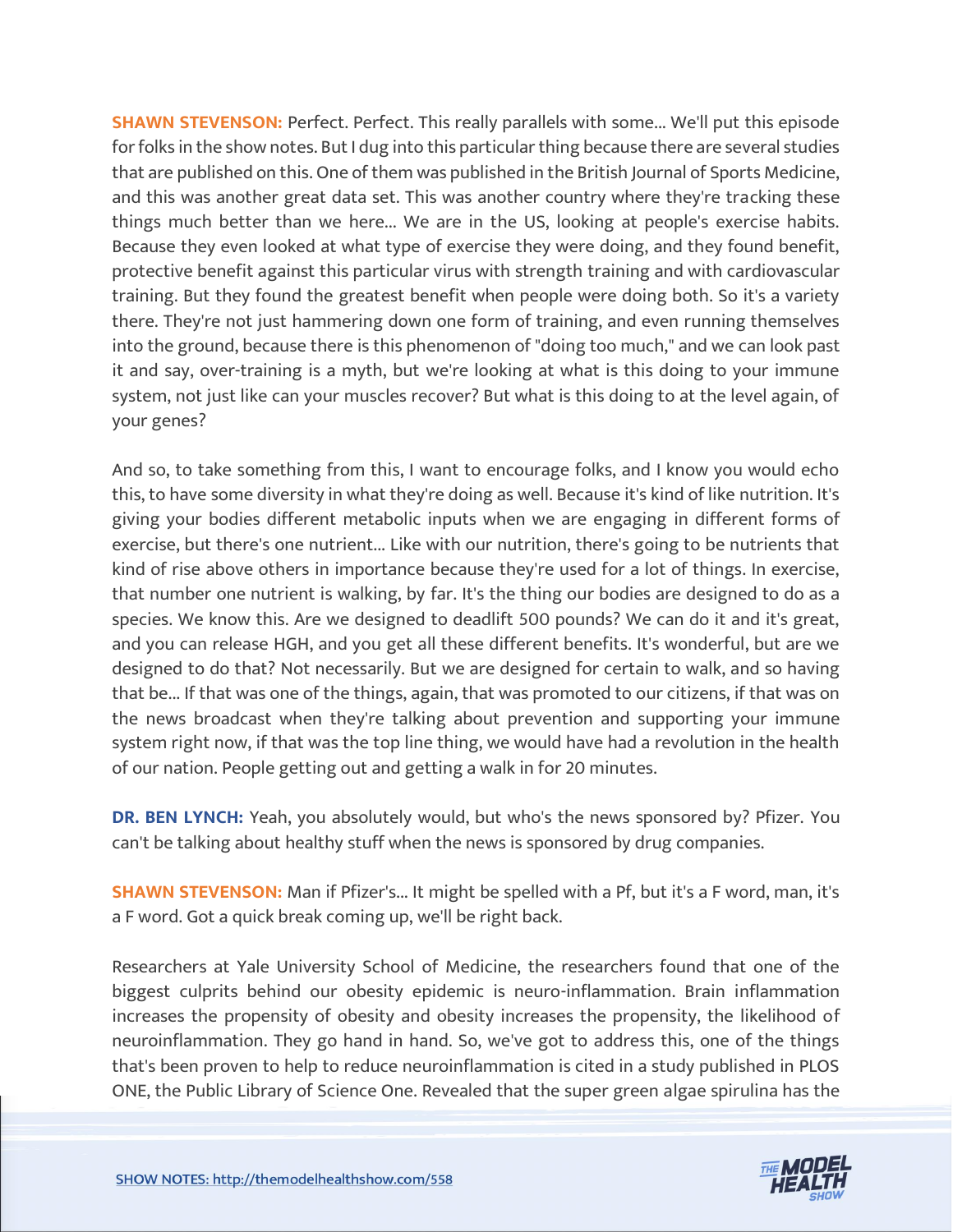potential to one, improve neurogenesis in the brain. So, the creation of new brain cells, specifically the hippocampus is where we get a lot, and the hippocampus is the memory center of the brain, this is kind of important. And two the study revealed that spirulina is able to directly reduce neuroinflammation, it's incredible. This... It's helping the structural integrity of this master gland, this master organ controlling everything about us. The most complicated object in the known universe is also one of the most fragile, we've got to protect it.

This is why for myself and my family, spirulina, Chlorella, ashwagandha, and all of these powerful foods are put together in the incredible blend at Organifi, and this is a regular staple here in my family, for good reason. Spirulina s being one of the highlighted ingredients, not only does it have this benefit for neurogenesis and neuroinflammation, but also has rare nutrients like phycocyanin, the same thing with Chlorella as well. That phycocyanin is one of the few things that can trigger stem cell genesis, the creation of new stem cells. Very few things have been found to do that, and then chlorella is in the formula as well, and that growth factor, the chlorella growth factor, it's just remarkable, and also its benefits in helping your body to metabolize and eliminate heavy metals, and the list goes on and on, it's incredible. But the bottom line is this, it tastes good. It tastes good. I have experimented for at least about 15 years with all these different green formulas, these different green superfood plans. Many of them is not very good. Okay? And many of them... I'll... They shall remain nameless, but I've tried them back in the day before, tasting good was an option, it was just like, "Just get it in by any means necessary if you got to do the whole pinch the nose and get it down," whatever.

But now, pleasure leads to longevity, pleasure leads to taking a practice on it and embodying it and making it a part of your routine, your habits, your daily life. So, this is why I appreciate the fact they've created a formula that actually tastes good, all organic, cold process, so you actually retain and get the nutrients that we're looking for in Organifi. So, pop over there. Check it out, it's organifi.com/model. That's O-R-G-A-N-I-F-I.com/model. And you get 20% off, 20% off their Green Juice formula, their Red Juice formula, and also their Gold as well. So, they've got some incredible blends all done the right way. With integrity, again organic, low temperature processed and yummy alright, Organifi, you got that yummy yummy. Organifi.com/model, and now back to the show.

So, let's talk on about another one of these preventative mechanisms that we all again can engage in, let's talk about vitamin D. Because early on, this is one of those things that was getting suppressed as far as not being able to talk about this, and now there's literally, there's about 30 studies affirming how important this is in relationship to this particular virus.

**DR. BEN LYNCH:** Yeah. I mean, Fauci, I think a year and a half into it, finally admitted on an interview, he was like, "Oh yeah, Zinc and vitamin D, I take those." And there was like this whole [blow-up on social media, it was like, "Oh my god, Fauci finally said it," and I don](https://themodelhealthshow.com/dr-ben-lynch/)'[t think he said](https://themodelhealthshow.com/dr-ben-lynch/)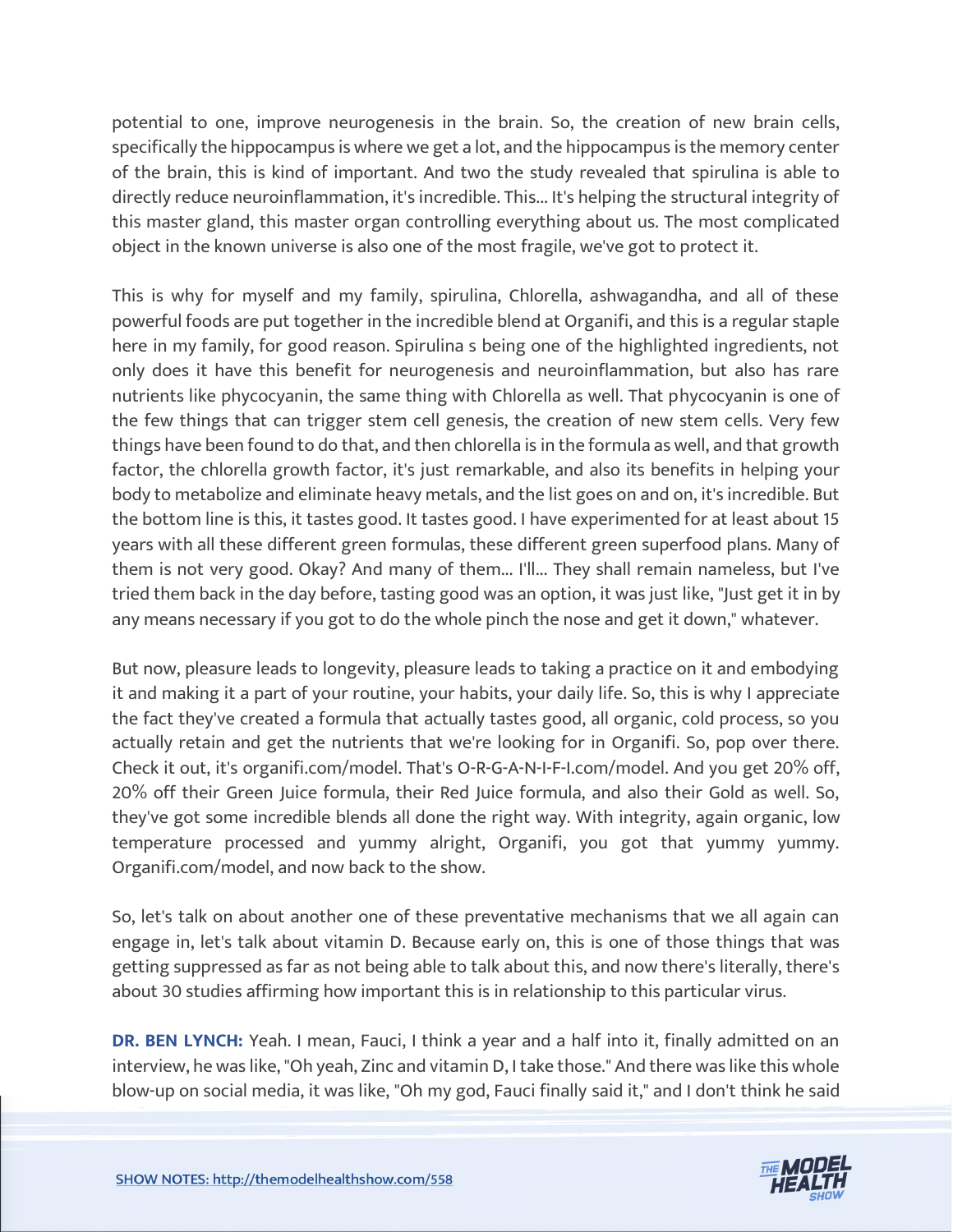it again, I think that was like... Oops, cat out of the bag. I posted research from Oregon Health Sciences University, one of the top medical schools in the nation, and that they found a connection between vitamin D and actually reducing the risk of catching COVID. So here we are using masks and vaccinations and social distancing, which is really interesting. They call it social distancing. Why not physical distancing? Why is it called social distancing? That's... Yeah. But the research was discussing, I forget what the amount was, but the risk reduction of even acquiring COVID was lower, significantly...

Well, yeah, it was reduced, so your risk of catching COVID was significantly reduced if your vitamin D levels were X, sufficient. And I was like, "I didn't know that." I had knew that if your vitamin D levels were at a decent amount, that you could overcome COVID and it wouldn't... Your immune system wouldn't be so crazy, and that cytokine storm would be not so significant because why? Vitamin D is an immune modulator. And so here we are not talking about vitamin D as actually reducing the risk of even acquiring it. So, it's a twofold benefit, probably even more than that because vitamin D... You have vitamin D receptors on every single cell in your human body, which is remarkable, and vitamin D does so many different things, it supports, actually your insulin and levels, it's...

Without vitamin D, your insulin is not as responsive, it supports your immune system modulation, and so many others, which I've forgotten, and your serotonin synthesis... So, it's... For mood, it's massively important. So yeah, just in a nutshell, I posted that, and it got deleted, Instagram said it didn't follow their community guidelines, it doesn't support the World Health Organization and the CDC, and I was like, "Well... Alright, but it's research, it's scientific research, it's proven. Doctors are talking about it all the time... " And what's actually really bothering me now, Shawn, is there's a few people on social media that are talking about how vitamin D is toxic, and it should be avoided at all costs. It's like, well, air is toxic, water is toxic, a hug, somebody hugging you can be toxic and kill you if it's too long of a duration. Anything will kill you if it's in excess.

So, let's remove the blinders and the minutia of a single target and think of things broadly again. So, it's actually, it's very harmful when people just get on this bandwagon and just try to get clicks and views when they talk about the negatives.

**SHAWN STEVENSON:** What if that was the headline? Hugs kill. We have this like... We call it a bear hug. If a bear actually hugged you, it's not going to work out...

**DR. BEN LYNCH:** You're done.

**SHAWN STEVENSON:** That well. And I love this, you said... For me, the thing that stood out the [most, because obviously there are all these wonderful aspects that come along with vitamin](https://themodelhealthshow.com/dr-ben-lynch/)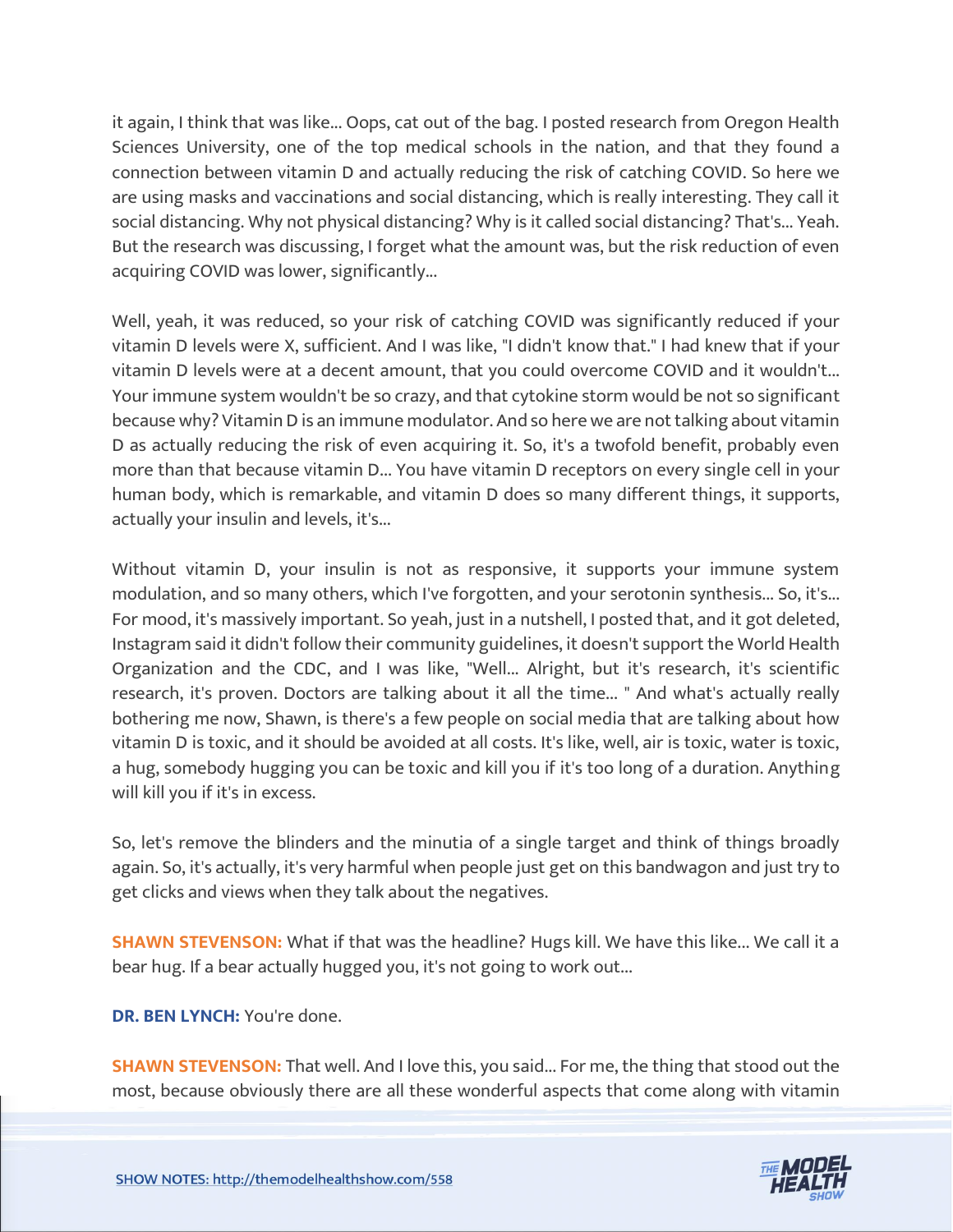D, which... It's so crazy. This is the problem with Lexicon. We put it in this categories as just a flimsy old vitamin, but this is a steroid hormone. This is one of the most important things for human survival. And the thing that jumped out was it's an immuno-modulator. So, helping your immune system to respond appropriately, and I don't know if you saw this one because I was looking at, "Okay, great, we've got dozens of studies now affirming the effectiveness in prevention and reducing your susceptibility," but this study was published in the BMJ and it was looking at vitamin D in treatment, and it was a randomized placebo-controlled study. It gave folks with SARS-CoV-2 short term high dose vitamin D for seven days. Gave another group a placebo. Here's what happened. A greater proportion of the vitamin D deficient... By the way, they're already vitamin D deficient, by the way.

#### **DR. BEN LYNCH:** Okay, important point.

**SHAWN STEVENSON:** Key part. So, a greater proportion of the vitamin D deficient individuals with SARS-CoV-2 infection, turned SARS-CoV-2 RNA negative faster with a significant decrease. And this is the key, this is something we're talking about now, a significant decrease in inflammatory biomarkers with the high dose vitamin D supplementation. The amount they used in the study was like 60,000 IUs daily for just a short period, like five to seven days, to boost it up there. And again, so jumping all the way to, this is toxic, for example, and of course, I know these folks out there, or I have a loose association. I get it, because what they're often trying to point to is the fact that we need to get it from the sun. And I get that.

#### **DR. BEN LYNCH:** Yeah, for sure.

**SHAWN STEVENSON:** That's the first primary point, but we cannot negate if we're doing a high quality... Because humans have been consuming vitamin D also through our nutrition for thousands of years. And so, if we get an efficacious extract or supplement form and add it to the mix like, again in these contexts, it can be lifesaving. So, this is just another point of emphasis. Oftentimes when these clinical trials are being done, whether we're looking at a drug effectiveness, vaccine effectiveness, the problem is, it's often put up against nothing. It's the drug versus nothing. Even in this study, it's vitamin D versus a placebo, put the drug up against vitamin D. Put the drug up against a lifestyle intervention, and then tell me what the results are. It's kind of like is something better than nothing, or is nothing better than something, and that is what our entire system of medicine is based on, and it's really unfortunate.

**DR. BEN LYNCH:** Yeah, it is. And a lot of medical research is published by a big pharma, and you're not going to see negative studies published very often because of this as well, so it's actually... It's a huge, huge problem. Big pharma, massive problem. I respect the drugs that are [life-saving and supportive, and they have the right... They](https://themodelhealthshow.com/dr-ben-lynch/)'[re great when used appropriately.](https://themodelhealthshow.com/dr-ben-lynch/)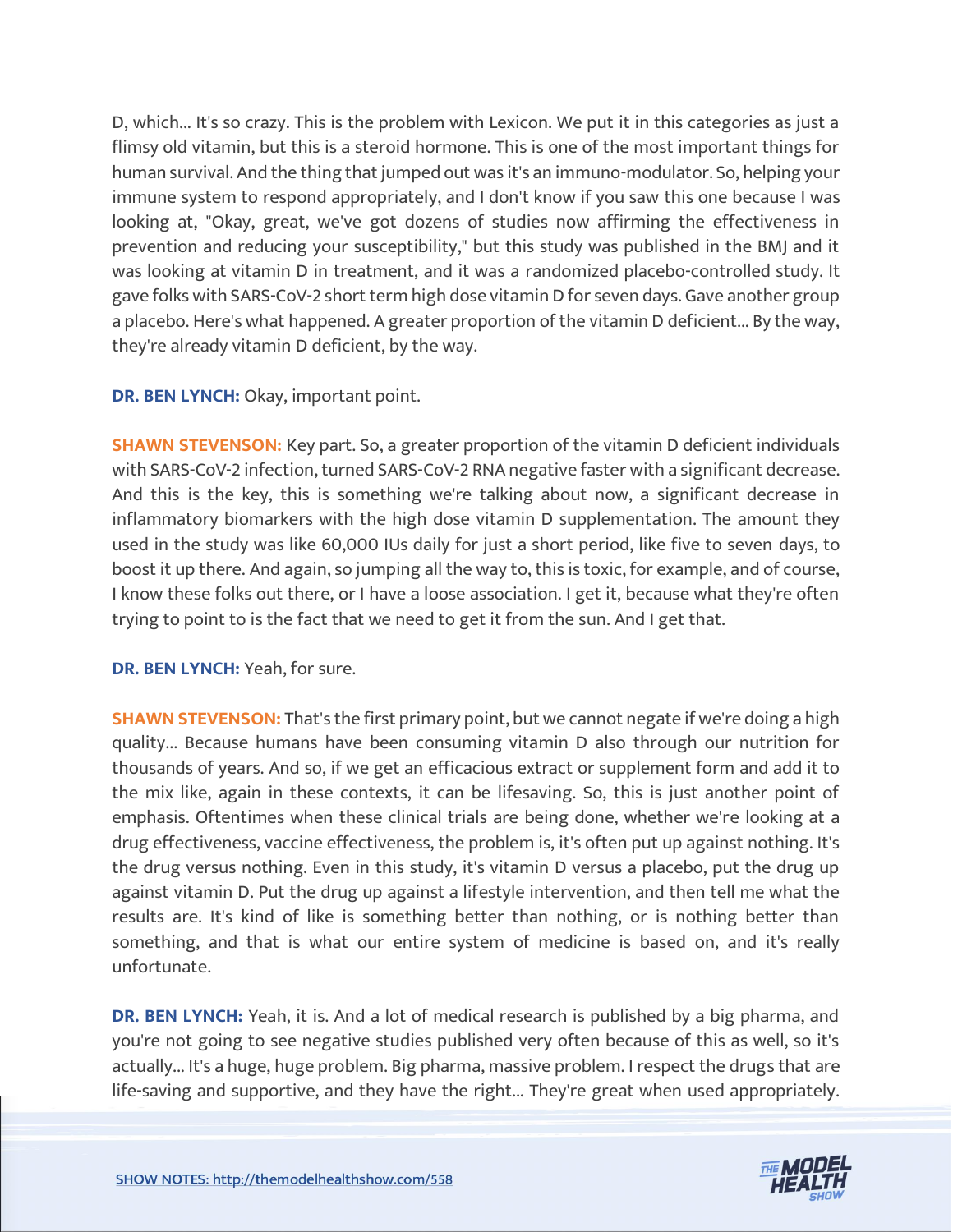But that's just often not the case. In terms of vitamin D, I opened the app, dminder. Do you ever use the app, dminder?

**SHAWN STEVENSON: I** used to use that. I haven't used it in quite some time.

**DR. BEN LYNCH:** So, this thing right here, and my next vitamin D opportunity, meaning, to get any vitamin D, when I looked at this months ago, when I was in California visiting my son in September, my next vitamin D opportunity was in 180 days, according to Seattle. Because vitamin D synthesis is determined by the height of the sun, there needs to be a certain angle for it to work, and right now the sun is really low in the northern hemisphere, really low. So, my next vitamin D opportunity is, now that it's February, is in 17 days. So, I haven't had vitamin D naturally from the sun in over 180 days. My stores of vitamin D are going to be depleted. And vitamin D2, does have some benefit, but not as good as D3.

The research is conflicting. Vitamin D research is really complicated to understand and pull out what you actually really need to know, but the bottom line is you got to have the right amount. You can't have too low, you can't have too high, 'cause of calcifications and so on. But the point is, just because vitamin D is a hormone does not mean you should avoid it, and yes, you... Just because the sun is shining doesn't mean you're actually generating it; and your age, your weight, your skin color, are all factors and your cholesterol levels are all factors of how much vitamin D you're able to synthesize along with other factors as well as epigenetic. So, you got to get vitamin D through supplementation or fly to areas or consume it in your diet from fats. Fat, like cod liver oil, you got vitamin D in them. You look at the Eskimos... We always made fun that they're eating walrus and whale. Well, they're getting lots of vitamin D.

**SHAWN STEVENSON:** Man, this is... So, and I love this so much because also another point here with vitamin D, we also have to have healthy liver and kidneys, by the way.

**DR. BEN LYNCH:** Yes.

**SHAWN STEVENSON: Because even with D3...** 

**DR. BEN LYNCH:** Absolutely.

**SHAWN STEVENSON:** So D2 is a step, D3 your body still has to do some conversion here, and so we'll put this for everybody in the show notes as well, we did a vitamin D Master Class a few months back, it's super important. It was a fun episode to do as well, but what you're talking about... So, this is one of the most... This is where we start to have separation with us in this community who's really health focused and we start to say, "You're wrong", and start pointing [the finger instead of like, "Let](https://themodelhealthshow.com/dr-ben-lynch/)'[s get the broader message here." So, folks that are above the](https://themodelhealthshow.com/dr-ben-lynch/)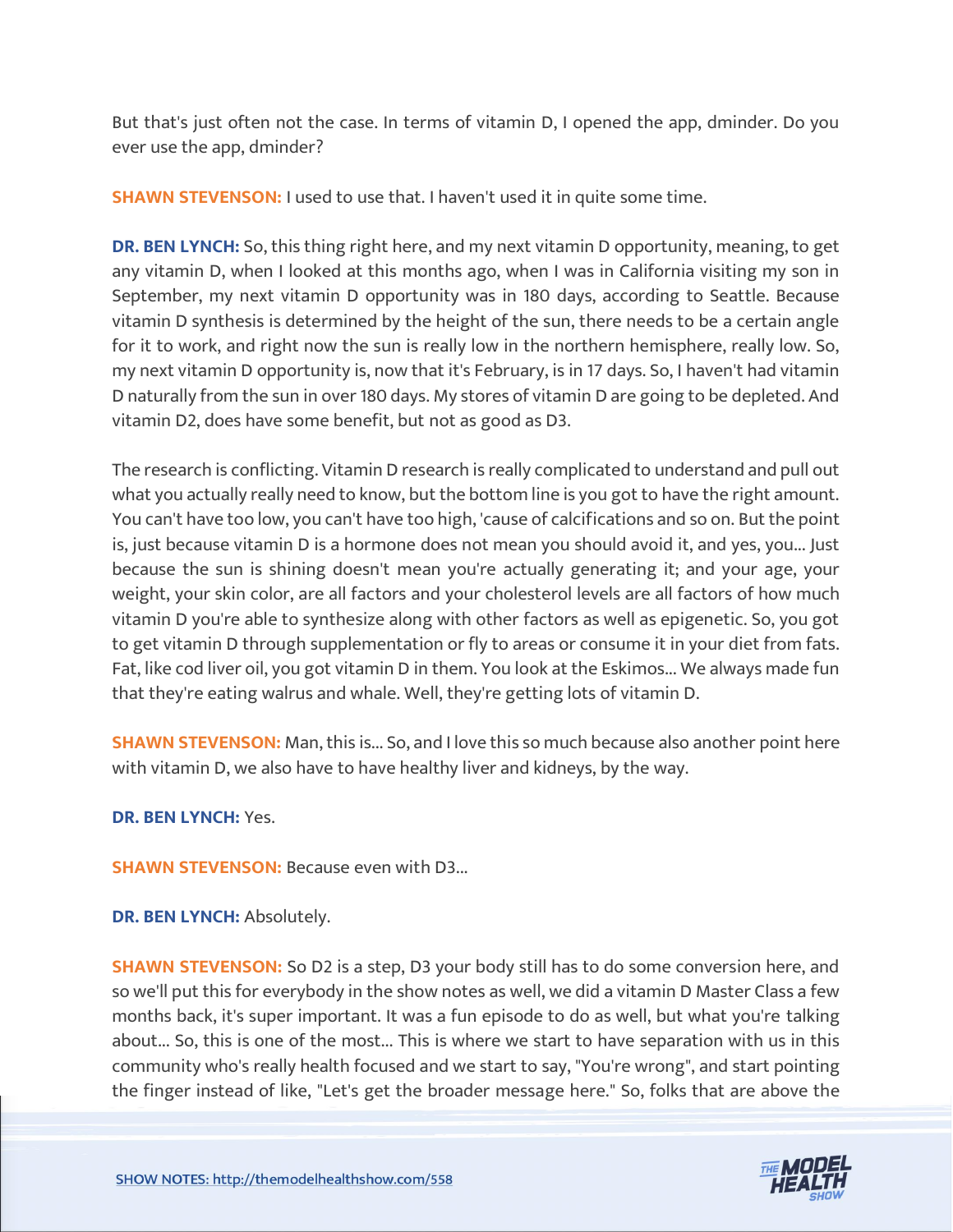37th parallel... So, it's kind of like the vitamin D belt, where California, much of it is included and we're getting year-round access, but it still, it's going to depend on the time of day as well to how much vitamin D we're going to be able to make. But above the 37th parallel, the more Northern, even Midwest is kind of cutting through the Midwest... States are going to essentially not have access for a significant portion of the year. So, what are these folks supposed to do? Just not have vitamin D?

**DR. BEN LYNCH:** Yeah.

**SHAWN STEVENSON:** This is a great place for supplementation, and also, we can lean into the fact that we can store a bit. So maybe, hey, maybe you do take a trip at some point over the winter. You fly south for the winter. Like every time I think about that, I think about the Looney Tunes Cartoons. Like they are always talking about going South for the winter, I didn't get it. The migration. And so, you can store a little bit, but also, and of course, just like boost your system so much because it's a powerful immune system modulator and just critical for so many different things, cancer prevention as well. It's a huge role player in that, so if you could... I want to talk... If you got something else to add with vitamin D, that'd be awesome.

**DR. BEN LYNCH:** Yeah, I just looked up your area just now, LA. Current angle is 25 degrees. You're still 17 days out. You're not getting it either. Yeah.

**SHAWN STEVENSON:** What's that app again? It's dminder, right?

**DR. BEN LYNCH:** Dminder.

**SHAWN STEVENSON:** Yeah, I used to use that app, I used to check it out. This was when I lived in Missouri, and so yeah, it was much more like I was a little bit more on it, paying attention to that.

**DR. BEN LYNCH:** And what nationalities... Or not nationality, but ancestry, were we seeing in ethnic groups were more susceptible to COVID? African Americans. Right? We heard it on the news all the time, like African Americans are more susceptible to COVID. It was like, darker skin, so it's less vitamin D and we're an indoor society. And we were even more indoors during this whole thing due to quarantines and shutdowns, so... Yeah, it's... Anyway, moving on.

**SHAWN STEVENSON:** So, a larger portion of the year again, if you're under this 37th parallel, but especially the lower you get as well, you're going to get more and more access to year around vitamin D, but as you move up, it's going to be shorter and shorter days until... We're talking about again, where up where you're at 180 days, I think you said when you were...

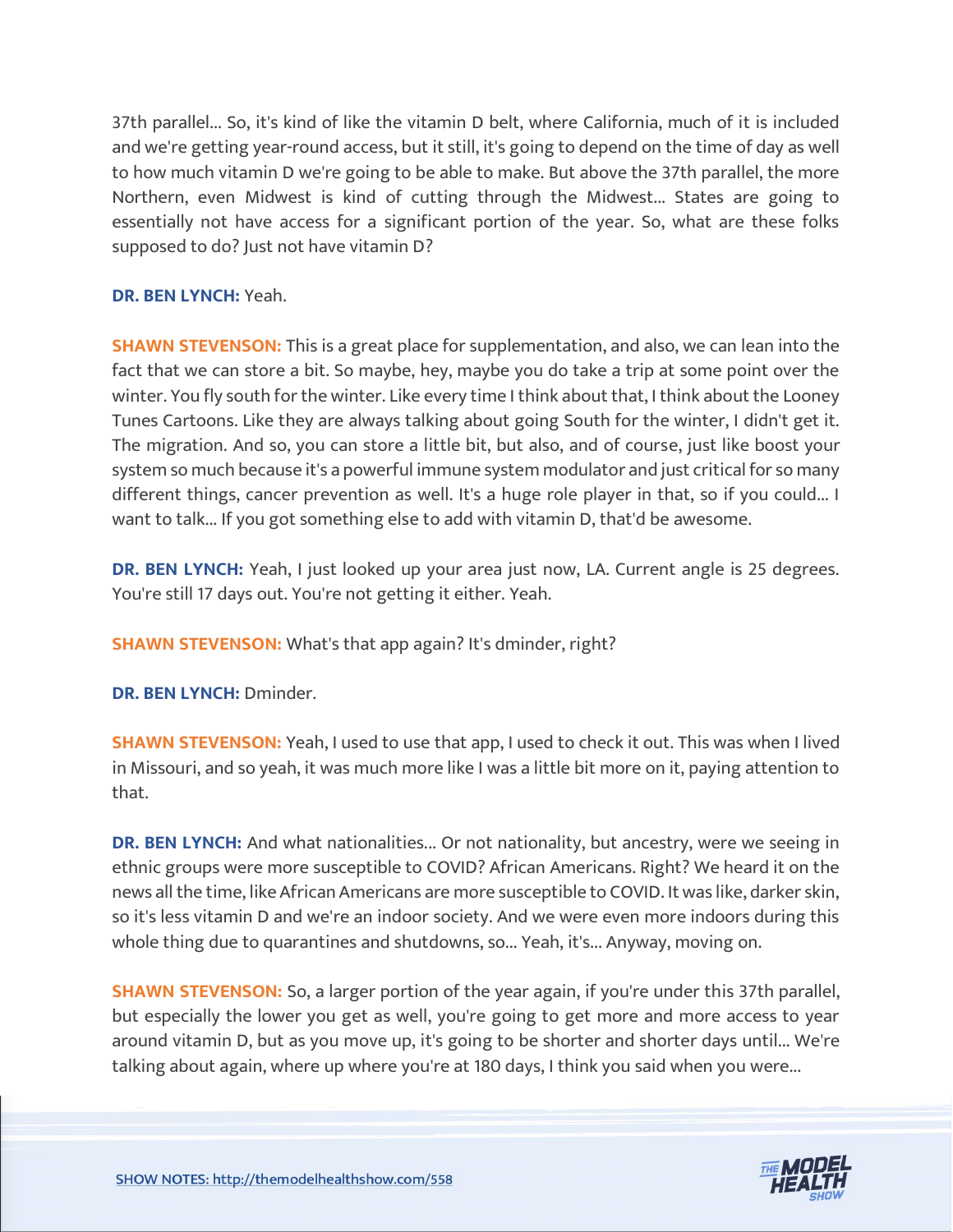**DR. BEN LYNCH:** Yeah, when I was right here around September, I think it was around 180 days. I did a short video and posted on Instagram when I looked and I was like, "Oh damn, I'm not getting anything." But I was in Pismo Beach by San Luis Obispo, and at that time I was getting vitamin D and it was great.

**SHAWN STEVENSON:** Yeah, we got it. More people need to get the D man out here.

**DR. BEN LYNCH:** Yeah, that's... When you go to tropical places and you get that D, actually it's generating, or in sunnier places, it's not just vitamin D that you're getting, and you are getting other things which support your mood. So, part of the vacation that you're... It's not just vacation, it's the vitamin D that you're getting that's supporting and enhancing your mood as well, so it's pretty amazing.

**SHAWN STEVENSON:** When Stella got her groove back, she was getting the D, she went down south and... Never mind. Alright, so let's move on and talk about some other aspects of, especially once we contract a viral infection, particularly the one... Again, this is what's on everybody's mind, and again, we are just... We let... Our society has been programmed with this idea that they're a victim, and so already we've already got in our mind of how bad this condition is going to be. Myself personally... And this is the first time I might have never even mentioned this on the show, because I didn't know, and you, Mike Mutzel and I were in a group text, and it was actually him who mentioned this great company to do a blood test and antigen test to check out to see...

I'm sorry, antibody tests to check out to see had I actually contracted the virus, and did I have robust antibodies, and I did, and I had no idea. But the only... There was a little bit of a hint because my sense of smell, like it wasn't that it was gone, but I just felt like, "Man, I used to be able to smell stuff better, I think." 'Cause like for example, if I squeeze a lemon, I would have to wash my hands because the lemon on my hand would influence the flavor of my food because of that whiffer I got, got that whiffer on me. And so, it's just like it had toned down a bit and I didn't notice it for quite some time, and...

So that was a big thing. And so, understanding this, that at some point something that was possibly cooked up somewhere else across the world landed on my body, it really pissed me off, I felt really... Just like I felt... I mean, I just felt... I felt a lot of piss... Okay, I'll just say it, I was pissed off, man. So, like a Chris Tucker level. And it's just like I felt so violated, that something that is happening on the other side of the world, potentially again, potentially, this illegal operation that's taken place, these loopholes folks are finding and tinkering around with stuff...

**DR. BEN LYNCH:** Oh yeah.

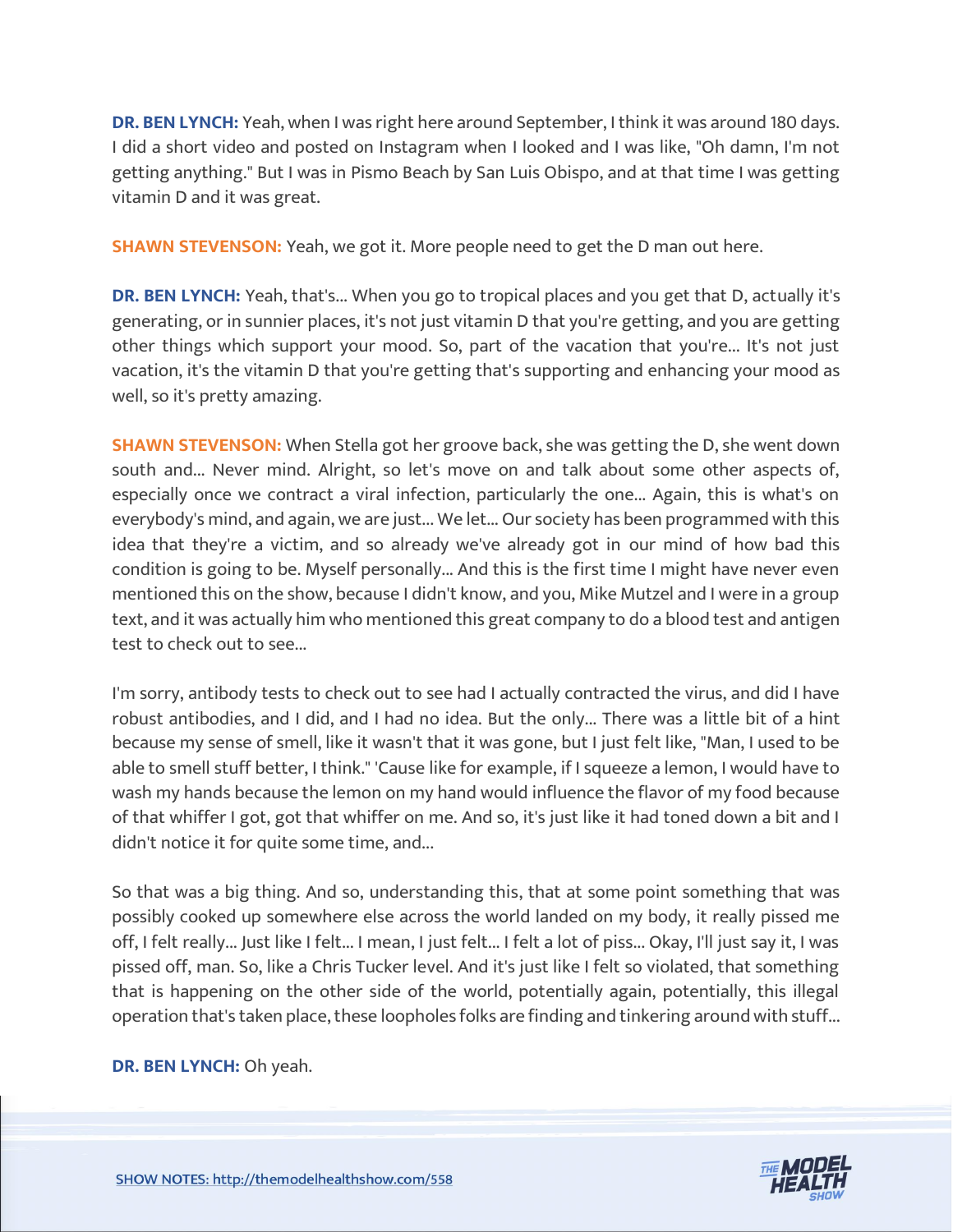**SHAWN STEVENSON:** That's influencing our biology. It really pissed me off. But of course, I'm grateful that I'm in a state of health were I just kind of brushed it off. Well, again, you can be healthy and still get sick, that's not what I'm saying. It's just that for me, I had no idea, but I did have this particular symptom. So, let's talk about... First, let's talk about that particular symptom because...

**DR. BEN LYNCH:** Yeah, let's do it.

**SHAWN STEVENSON:** You actually have a great protocol of getting your sense of smell back.

**DR. BEN LYNCH:** Yeah. I was doing some research on this because I get a ton of DMs on Instagram. Probably saying that, I'm going to get a ton more.

**SHAWN STEVENSON: DM him today.** 

**DR. BEN LYNCH:** I'll answer when I can. So many people are saying, "God, my sense of smell is gone. My taste is all messed up. I drink coffee and it tastes like I'm eating cat poop." And it's really interesting and it's just DM after DM after DM and I'm reading posts, people talking about it. And Theo, my youngest son, 13, he was the only one in the house who got COVID. I tested my antibodies, Nadia tested her antibodies using the test that you all did that Mike shared, and nothing. Nadia and I were pissed. I was laying down next to Theo multiple times a day when he had COVID and I was like, "Come on, man. Give it to me! Spit on my face. Let's go." Nothing. It's like damn it. He had the lowest vitamin D out of all of us in the family.

#### **SHAWN STEVENSON: Interesting.**

**DR. BEN LYNCH:** My family doctor, Dr. Sage Wheeler, pointed that out and he was like, what what his D? I was like, "Oh, his is around 25 and the rest of ours was probably around 40." Interesting, so there you go, the vitamin D proof in a five family in the house. But he did lose his sense smell for probably a couple weeks and then it just came back. Some people have lost it for over year and that's got to be terrible. Not being able to smell flowers. There's some benefits, of course, but for the most part, it's not.

So, I did some basic research on this, again, the body is going to be in survival mode. And yes, ACE2 receptor is where this virus likes to take hold. ACE2 receptors are everywhere in the body and I'm not going to go any beyond that because I don't know. But I do know there's an enzyme that is really important for smell and taste and that's carbonic or carbonyl anhydrase. And I could be pronouncing that slightly off, but let's call it the "CA enzyme," and the co-factor for this enzyme, it uses a primary mineral that is often recommended to treat the C. What do you [think it is, Shawn?](https://themodelhealthshow.com/dr-ben-lynch/)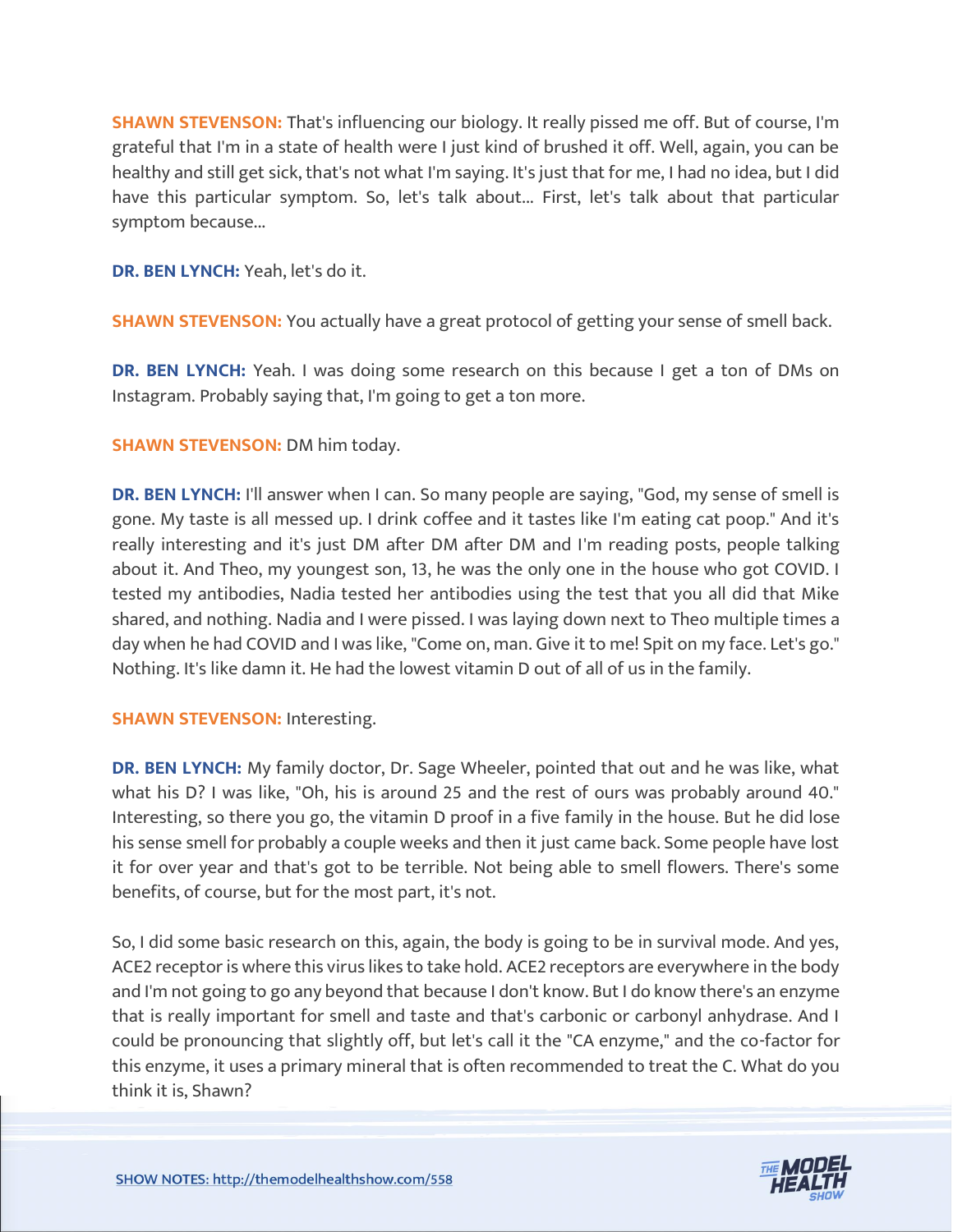#### **SHAWN STEVENSON: Magnesium.**

**DR. BEN LYNCH:** Good one. Zinc.

**SHAWN STEVENSON:** Zinc, of course, yes.

**DR. BEN LYNCH:** Yeah, zinc. So, this enzyme that supports smell and taste uses zinc. Now remember, going way back to the whole beginning of this podcast, this interview, we talked about dirty genes. Genes have jobs to do. The job for carbonic anhydrase is to do something in a human body that allows you to smell and taste. If... In order for that gene to function, let's say you were born with a totally functional carbonic anhydrase enzyme. No problem, no mutations in that gene at all. But in order for that enzyme to function, genes make enzymes, enzymes are actually doing the work... The blueprint to make that enzyme is the gene, so genes make the blueprint, the body will assemble it to make the enzyme, the enzyme then goes out there and performs a job, and job in this case is to permit smell and taste. But it will not do that unless it has the supervisor or the manager telling it to function and give it the tool it needs.

The primary tool that enzyme needs: Zinc. No zinc, no smell, period. So, people's zinc levels are wiped out from this infection because zinc is an extremely important mineral for your immune system. Micro-nutrient, and so it's really, really needed and so again, the body is going to be using zinc for your immune system. It could give a damn about your smell and taste, so your carbonic anhydrase is going to down-regulate, it's not going to work as hard to conserve zinc and allocate more zinc to the enzymes that need it for your immune system to fight. And sometimes, actually, the body will sequester zinc because some bacteria will use zinc to replicate so your zinc levels will naturally drop lower to reduce the bacteria from replicating. So, if you go to the doctor and you test your zinc levels and they're really low and you take zinc and you actually feel really bad, it may be because you're fighting the body. You're actually going to kill the bacterial infection before you replenish it with zinc.

And there is many, many different types of zinc out there. There's zinc tablets which are garbage. If you swallow a zinc tablet, trash. You need a zinc capsule, liquid, ionic liquids, or a lozenge. And the forms of zinc are really important, too. Zinc oxide, trash. You want zinc glycinate, citrate. Those are good forms, zinc gluconate, but I like zinc bisglycinate the best in the lozenge form. They talk about, also, if you take a zinc lozenge, it actually is not just the action of zinc that you're swallowing and getting in your blood cells, it's actually coating the whole oral facial cavity, the whole mouth area, for protection, and it acts locally in the mouth, as well.

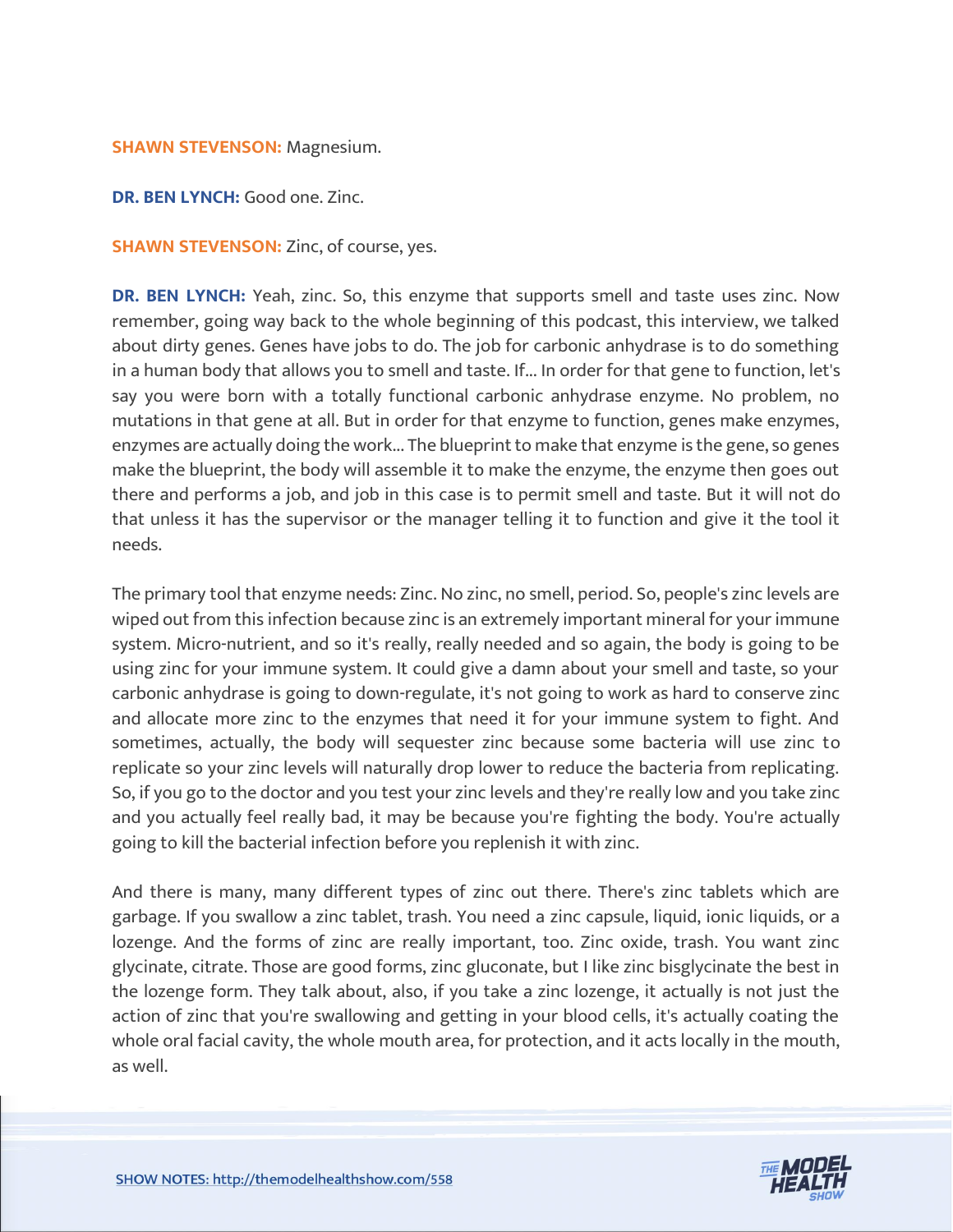But zinc is a major one for smell and taste. Another one is an antioxidant because this virus affects the brain in a big way and if the brain isn't working very well, then... Smell and taste are neurological and you're not going to be able to taste, so antioxidants, one like PQQ... So PQQ isn't talked about very much but to give you an idea, your vitamin C has antioxidant potential use about four times before it's done and trashed. CoQ10 can function about 400 times as an antioxidant before it's trashed. PQQ can go 20,000 cycles before it's trashed so it's the most potent antioxidant that I've seen. Studies show 20 milligrams being very, very effective. Some people have been taking PQQ just once and they DM me and it's like, "I could smell my dog's breath like that day." And then the smell would go away again, and they would take PQQ again and their smell would return, and then it would go away, and they would take it again, and it would return. So, they've got this oxidation coming back for some reason and then they would take the antioxidant and the smell would come back.

So, zinc, PQQ, and vitamin A. There is a research study that talked about taking vitamin A intranasally, 10,000 IUs per nostril, and smell returned in some of the individuals. Not all, but it actually increased it. That to me, vitamin A, is very anti-viral and anti-microbial so maybe it was acting locally and reducing the viral load in the nose, I don't know.

And so, you can also take vitamin A orally as well. Vitamin A orally is phenomenal for sore throats, but person after person has been DM-ing me back and say, "It worked amazingly well." Other people said, "I've been doing it for weeks, I've got like 30% back." Other people have said, "I've been doing it for weeks and I've got nothing." So, but I will say, a lot of people are saying that it's working well, and I say for those who it's not working well, just keep going but be careful with the vitamin A 'cause vitamin A too high of a dose is going to can be problematic, especially if your vitamin D levels are too low. So that's a big one.

I did a video on YouTube discussing this and pointing out the research, N-acetylcysteine, glutathione, ethyl lipolic acid, were all supportive in restoring sense of smell.

**SHAWN STEVENSON:** This is great, man. This is really, really helpful. And these implements support so many other things in the body, it's not just this. That's the good thing. And even when you asked me about minerals, I was thinking about which minerals do we know get depleted through immune system function, like just your immune system will gobble it up, whatever is available in the body. I was thinking about magnesium, and I was thinking about zinc, and you just mentioned it, and it's just like so... Once you said it, it's just so Captain Obvious that this will be playing a role here in this equation. And to tell the story, so this is when I actually... And I haven't said this story before, but when I decided to get that test done, and when I was just like, "Man, is my sense of smell off?" It was because we were all hanging out in the living room, and my son, Jordan, he's 21, he's lifting, he's a beast. He's doing his thing, he's [doing the protein shakes, and he farted, alright?](https://themodelhealthshow.com/dr-ben-lynch/)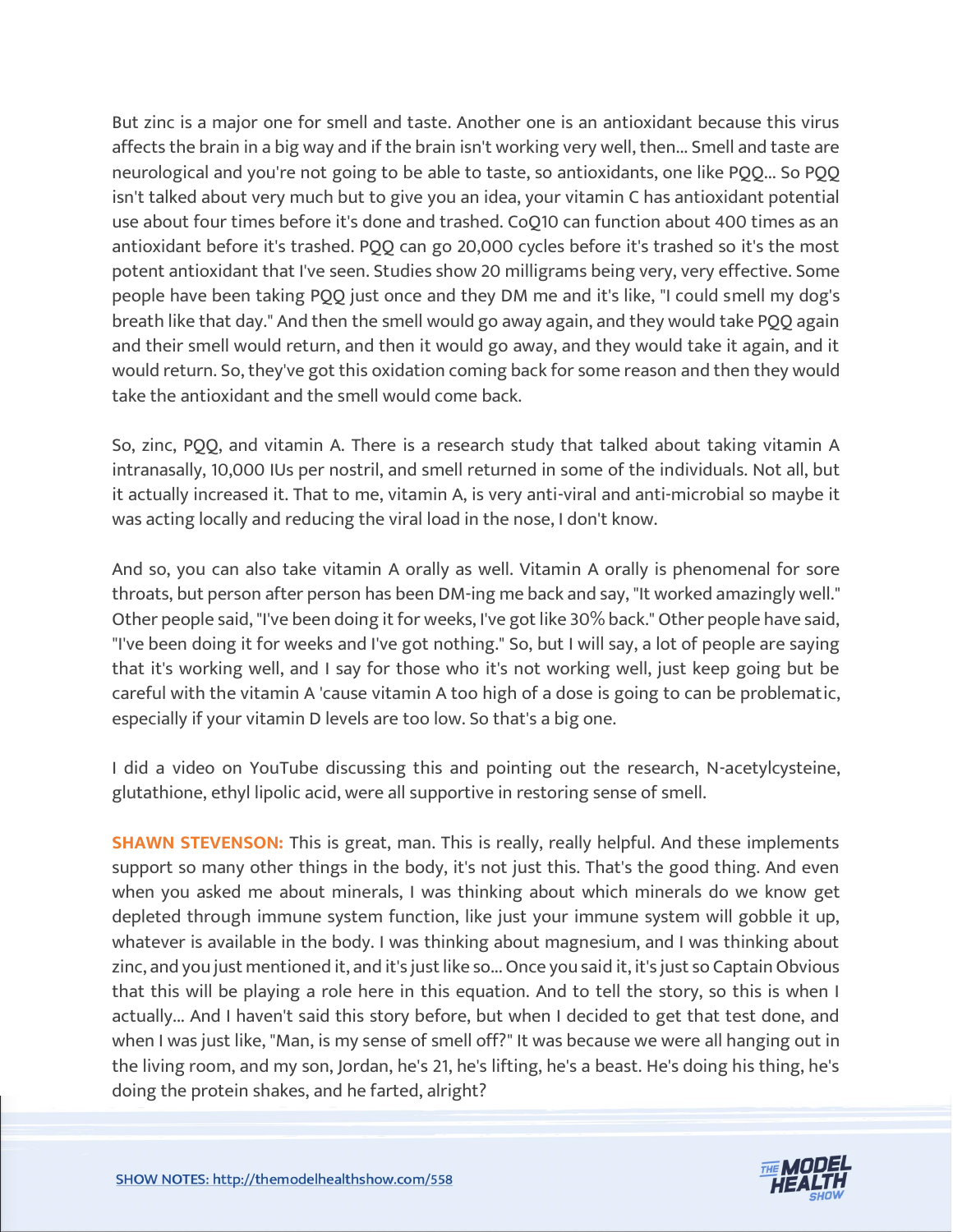And my youngest son was like, "Jordan farted! You smell it?" And I was like, "No, I don't. I don't. I don't actually smell the fart." And I was like, "Let me go ahead and order this kit because maybe I contracted it at some point." And thankfully I could smell farts again, so it's all good.

### **DR. BEN LYNCH:** That's a blessing.

**SHAWN STEVENSON:** It's a blessing, it's a blessing we didn't know that we needed. One other thing I want to ask you about, it's been a few years now since I had some type of infection, so flu, cold, something of the like. And I remember having a shortness of breath during that, but it was just kind of faint. It was kind of like if I breathe all the air out of my lungs like during a meditation, it's just a little bit of effort, like I had to force through and kind of get short of breath. And what I implemented at that time was I would go do some sauna, and sit in the sauna, the infrared sauna, and just focus on my breathing. And just kind of allowing that, the heat shock proteins, all of that involved in that equation.

But again, I'm at N of one, so I didn't have somebody else to compare it to, but I know that it was bothering me for quite some time. And as soon as I started doing the sauna... This was bothering me for like a week. I felt perfect, everything was fine, except that shortness of breath. And I did the sauna for a couple of days, and I was back to 100 so quickly from adding that in. Is there any data here you can add as far as adding in a sauna in this equation?

**DR. BEN LYNCH:** I actually recommended sauna for people treating the C in certain situations, and in other situations not. I don't have specific papers to cite here, but I have some mechanisms, some theoretical, and... Well, actually all theoretical, I don't have papers to back 'em up. But you mentioned heat shock proteins. Heat shock proteins are really, really therapeutic, and obviously they're responsive to heat. And like vitamin D, they do a myriad of amazing things in the human body, tons of different things. And I was studying them when I was studying sauna and Balneotherapy and hydrotherapy back in the day in med school. I've since forgotten.

But with sauna, if you are increasing your core body temperature, if you're in there long enough and you have a sauna that does that, increasing your core body temperature is very difficult metabolically, so you're burning a lot of calories. And the older we get, the weaker the fevers we get. And people who struggle and die from cancer are usually those who do not. They're incapable of generating fever, and they've done research on animals where they've inhibited fever in the animal and they die from the infection, and they're just done. So, fever is a really important part, so you're actually inducing increasing your core body temperature, perhaps, and that is reducing the viral load or the bacterial load that you are experiencing,

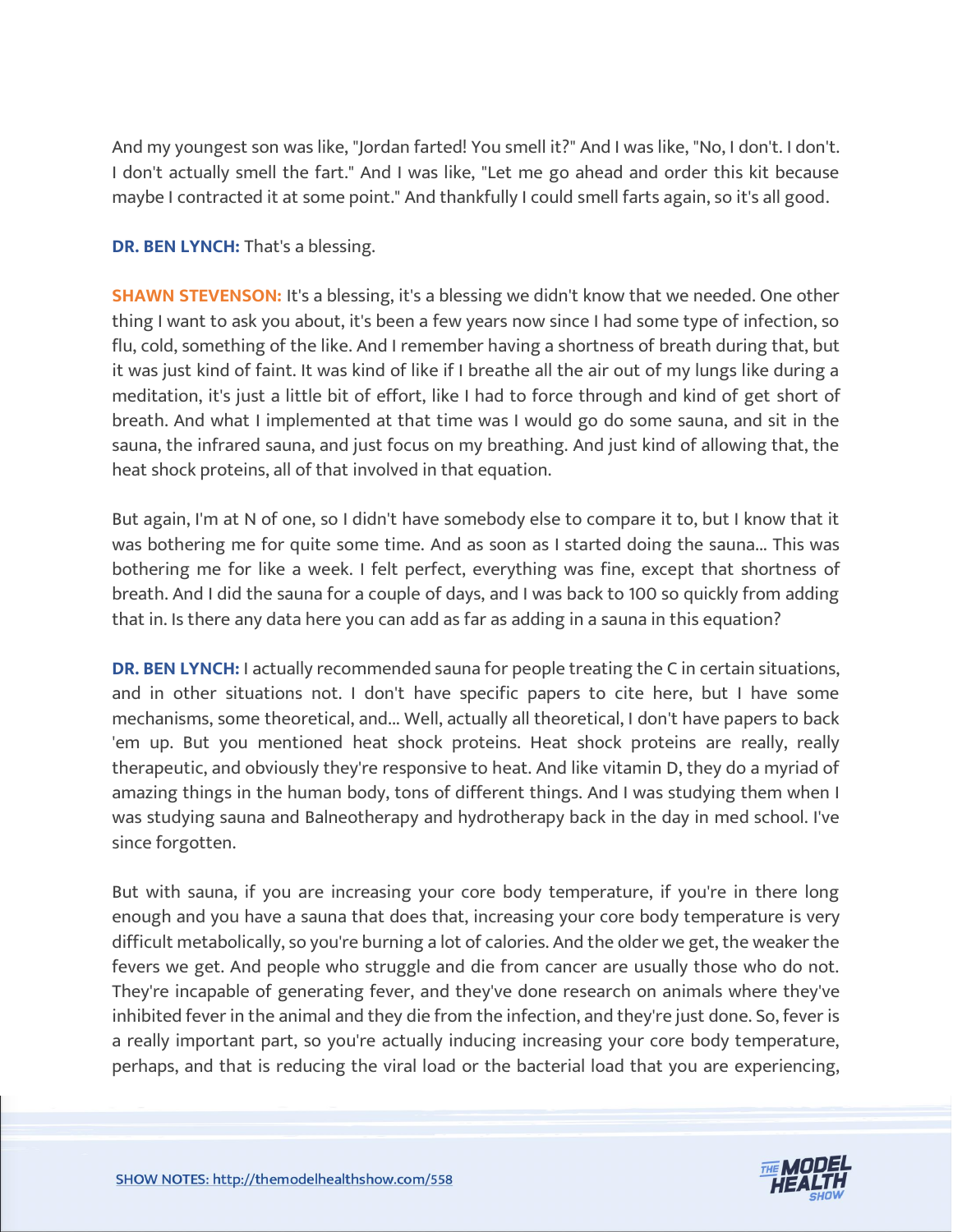which then reduces the inflammatory response, which is triggered by histamine. Excess of histamine leads to exercise-induced asthma or difficulty breathing.

So, if you look at the research on exercise-induced asthma or asthma in general, histamine is a big one, and adenosine is another. So high levels of adenosine, if you look at ATP, adenosine triphosphate. Higher levels of adenosine will contribute to asthma, and higher levels of histamine will contribute to asthma. So, what's going on here? The longer you exercise, the more adenosine that you're making 'cause the body is not able to convert that adenosine-toadenosine monophosphate, to diphosphate, to triphosphate. It takes work and enzymes to do that, and so if you step off the court or the sideline, whatever sport you're playing, and you rest a little bit, then that exercise-induced asthma goes away because your adenosine levels are dropping and converting more to ATP. And then you get your respiratory normalcy back, and your histamine levels are normalizing as well. And you always hear when the pollution is worse, asthma gets worse. And why? Histamine levels. Histamine responds to scents and pollution, and glutathione levels drop. And glutathione levels drop, then that's immune modulator, and inflammation goes up.

So... And sauna will also increase vasodilation and perfusion of oxygen to the area. And just warming the body will allow the blood vessels to expand. So, there's all sorts of factors here. And I did recommend the use of sauna in individuals who had fevers of 100 or less. So, if your body temperature was low and you were tested positive for COVID, get your ass in a sauna or a hot bath or put on 20 sweatshirts and go for a walk or lay down under 10 blankets if you can't move 'cause your head is hurting so bad and your back is killing you.

You want to get hot whatever way you can. And it doesn't matter how your core body temperature increases, you just increase it. Have a hot cup of tea. Have hot soup. You don't want to have a hot hamburger or a hot pizza at that situation, but it really helps. And people who took Tylenol... And research supports this as well. If you take Tylenol during an infection then you lower your fever, you're already going to be sick longer than the person who allowed allow the fever to persist and overcome it. And if you have a fever one night, two days, you're done. Meanwhile, you're significant other who wimped out, typically the man of the house, you know, takes the Tylenol and they go on being sick for two weeks and the lady is just doing fine. I got DMed by this lady. She goes, "I've been following your posts. I'm not taking Tylenol. I got the fever. It was a hell, but I just did it and I managed. I got through it. Next day I woke up, I was brilliant. My husband, he took the Tylenol. He's still sick. What do I do?" I said, "Let his... Stop taking the Tylenol, let his fever return and tell him to quit being a wimp."

**SHAWN STEVENSON:** It's a pretty typical thing, you know.

**[DR. BEN LYNCH:](https://themodelhealthshow.com/dr-ben-lynch/)** Oh, yeah.

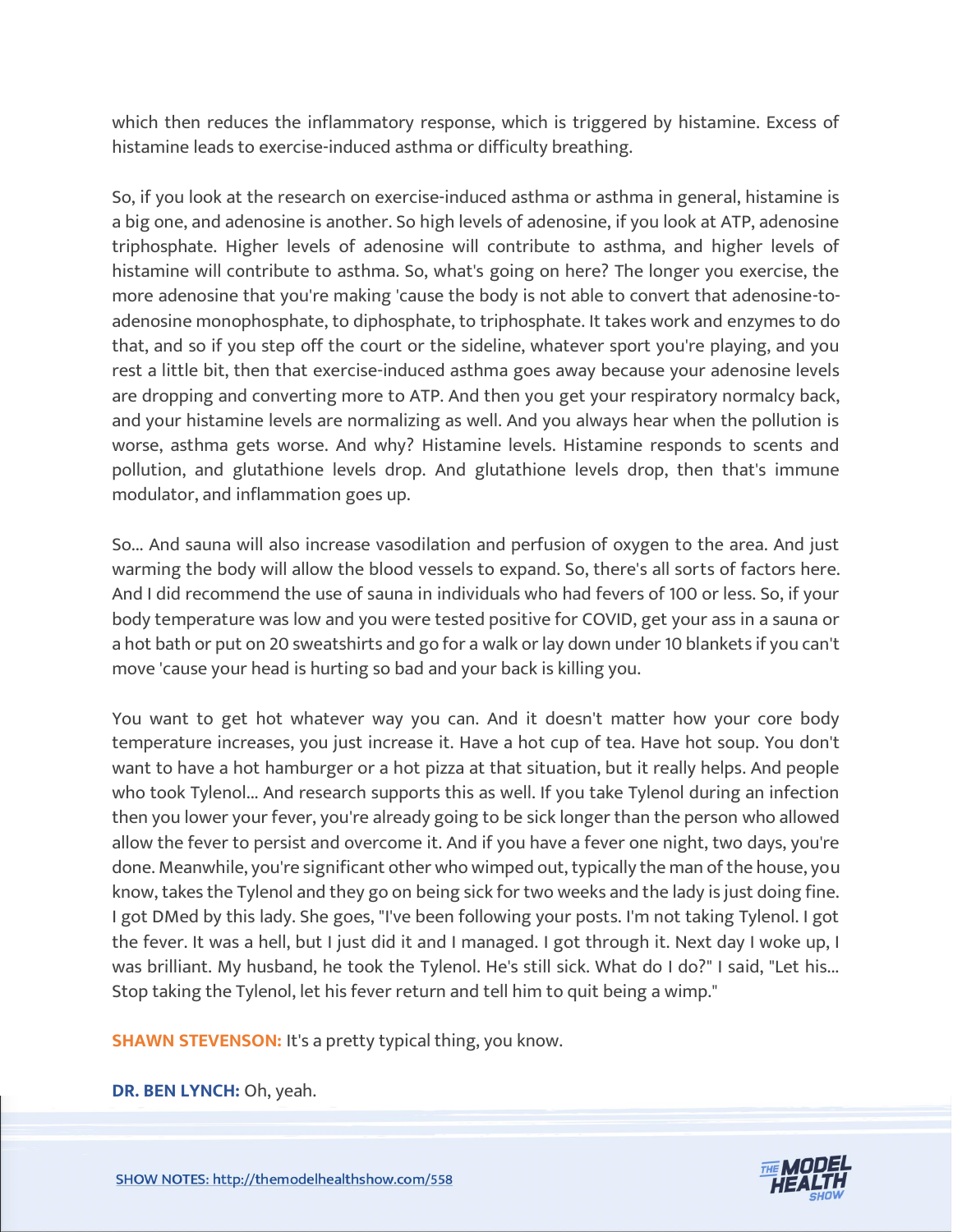**SHAWN STEVENSON:** A lot of guys turn into big babies during those times. So... And a little thing I learned from my mother-in-law... Again, if you don't have access to a sauna, is to boil a pot of water. You know, a nice-sized pot and, well, sit on the floor. Like grab some paper bags or whatever, sit on the floor and put it...

**DR. BEN LYNCH:** Oh, yeah, yeah, yeah.

**SHAWN STEVENSON:** Throw a blanket. Have somebody throw a blanket over you or a couple of blankets and just sit in there. It's like a homemade sweat lodge basically.

**DR. BEN LYNCH:** Exactly.

**SHAWN STEVENSON:** And so, that's something that we do.

**DR. BEN LYNCH:** Yeah. That's brilliant. And another one, you know you can add essential oils to that. And if you have a persistent dry cough as well, humidity is a huge one. I get DMed all the time. It's like, "I've got this persistent, dry cough since COVID." Well, any time you have a lung infection or a viral infection, typically any infection, your primary antioxidant which is stored heavily in the lung is wiped out. It's gone.

And glutathione is the name. And you can get glutathione from eating cruciferous vegetables: Broccoli, cauliflower, onions, garlic. Eggs got some good Sulfur in there as well, which... Or Cysteine, which then goes on to make your glutathione. So a supplement of N-Acetyl Cysteine. But taking glutathione directly may be supportive, but some people can't tolerate it. And some people live in areas where the humidity is like 15 or 20. And the human body it's just... It needs more humidity. So, my son is in Cal Poly now in San Luis Obispo, a beautiful area, and he was coughing chronically, and all the time and he wasn't sick. And he left humid Seattle where it's 50% humidity, down there where it was 20 something. Alright? I got him a humidifier; cough went away. And before he got the humidifier, I said... 'Cause he was coughing all night long. I said, "Get one of your towels, throw it in the shower, wring it out and just hang it in your room." And he measured the humidity. Somehow, he measured it and the humidity went up to 35 just from a wet towel in his albeit tiny dorm room.

**SHAWN STEVENSON:** That's brilliant. Dr. Lynch, this has been amazing. So many great nuggets of wisdom. And if you could, could you let everybody know where they could follow you, get more information? Of course, mention your book as well.

**DR. BEN LYNCH:** Yeah. So as of now I'm still permitted to share my message on various social [channels. I](https://themodelhealthshow.com/dr-ben-lynch/)'[m being somewhat careful, but not entirely. So, @drbenlynch on Instagram.](https://themodelhealthshow.com/dr-ben-lynch/) 

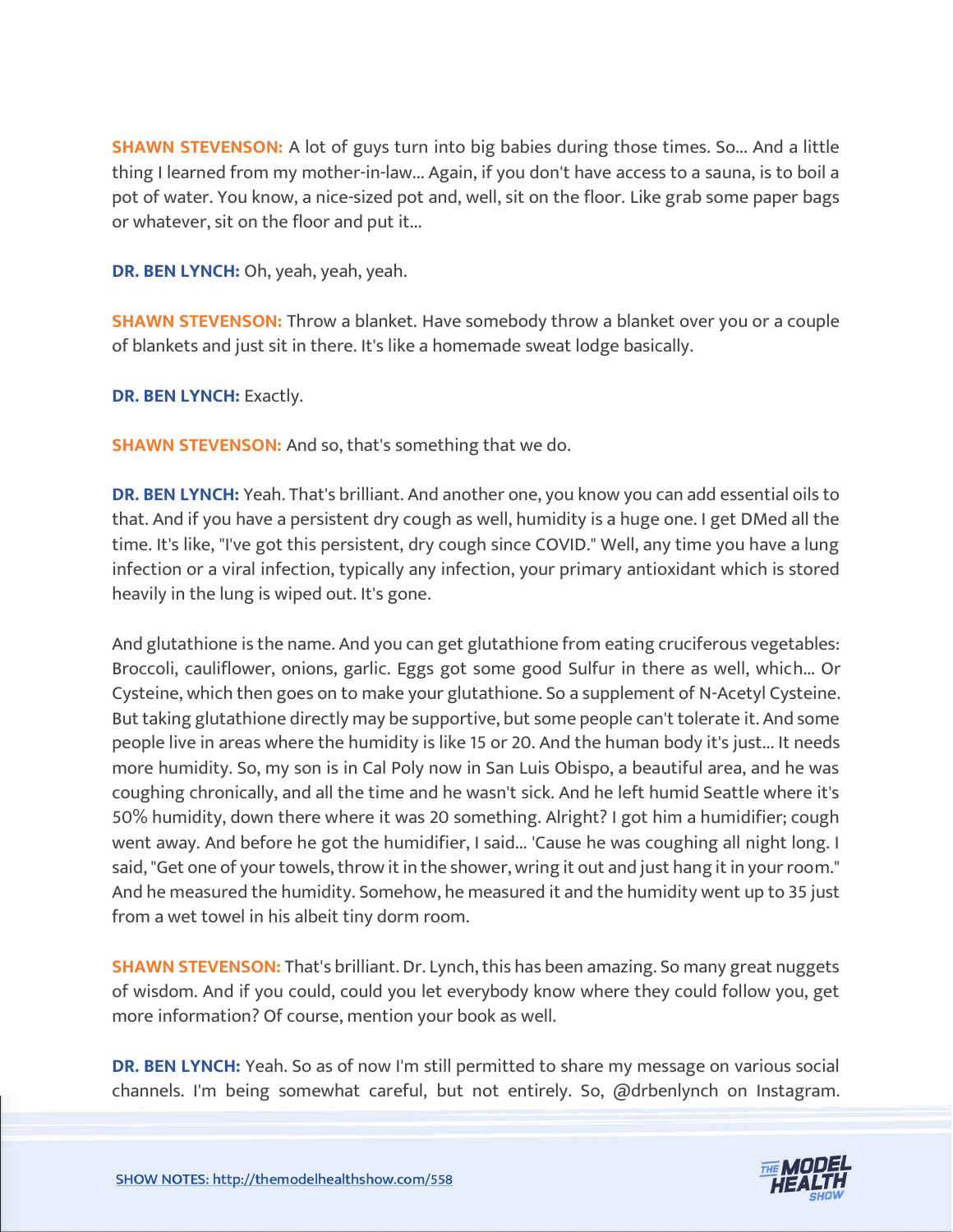YouTube and Facebook, you can find me, Dr. Ben Lynch. But I'm pretty seriously shadow banned. So, make an effort. And my book, Dirty Genes, available wherever books are sold, for the most part, on Amazon as well. And working on my next one actually. So just submitting that with my publisher down in the San Francisco, LA area. And Seeking Health is my supplement company where you can find tools to support your health, but just remember a supplement is designed to enhance and supplement your health. It is not a tool to just go all out and eat like crap and live like crap. So, I want you doing the basics. So read Dirty Genes first.

**SHAWN STEVENSON:** Awesome. And, of course, we'll keep an eye out for your new project. I know we'll be in touch on that. And earlier when you mentioned folks who are experiencing exercise-induced asthma, we had probably the world's most famous exercised-induced asthmatic, Jackie Joyner-Kersee, on my show in the early years of The Model Health Show. You know, just a beast Olympian. And it's an awesome episode, awesome conversation, but I'm bringing this up because as far as people who would be on the podium and the Olympian level of science and health, you are one of those guys. And I want to make sure that folks are following you and supporting you because folks who are sharing very practical things that... Again, the simplicity is the beauty of it all, but of course you do nerd out and I love that about you too. But also, just making stuff empowering like, "Listen. Okay. This is the situation. Here's what we can do about it." So, I admire that about you, and I appreciate you so much for doing what you're doing.

#### **DR. BEN LYNCH:** Likewise, Shawn.

**SHAWN STEVENSON:** Awesome. Dr. Ben Lynch, everybody. Thank you so much for tuning in to the show today. I hope you got a lot of value out of this. Remember, it is our genes that are controlling the expression of our immune system. Like, if we're getting to the core of what's happening in the world right now, we all have a genetic blueprint that's determining our health outcomes. Now, there's an important caveat here because our genes are not doing the thing alone. It is our environmental inputs including the food that we eat, including the things that we're exposed to. All of these things are epigenetic controllers that are literally going to determine how our body responds to a thing. It's not an accident how different people are responding to what's happening in the world right now. There is a very specific reason why and this is the things that we should be talking about: What's going on behind the scenes, what is the root of our susceptibility and what can we do to improve that to make our immune system more resilient, to make our bodies more robust and healthy so that whatever we're facing against, we can overcome? And not just survive, but to thrive.

And that's what we need to be focused on moving forward as well. If you got a lot of value out [of this, please share it out with your friends and family on social media. You can tag me. I](https://themodelhealthshow.com/dr-ben-lynch/)'[m](https://themodelhealthshow.com/dr-ben-lynch/)